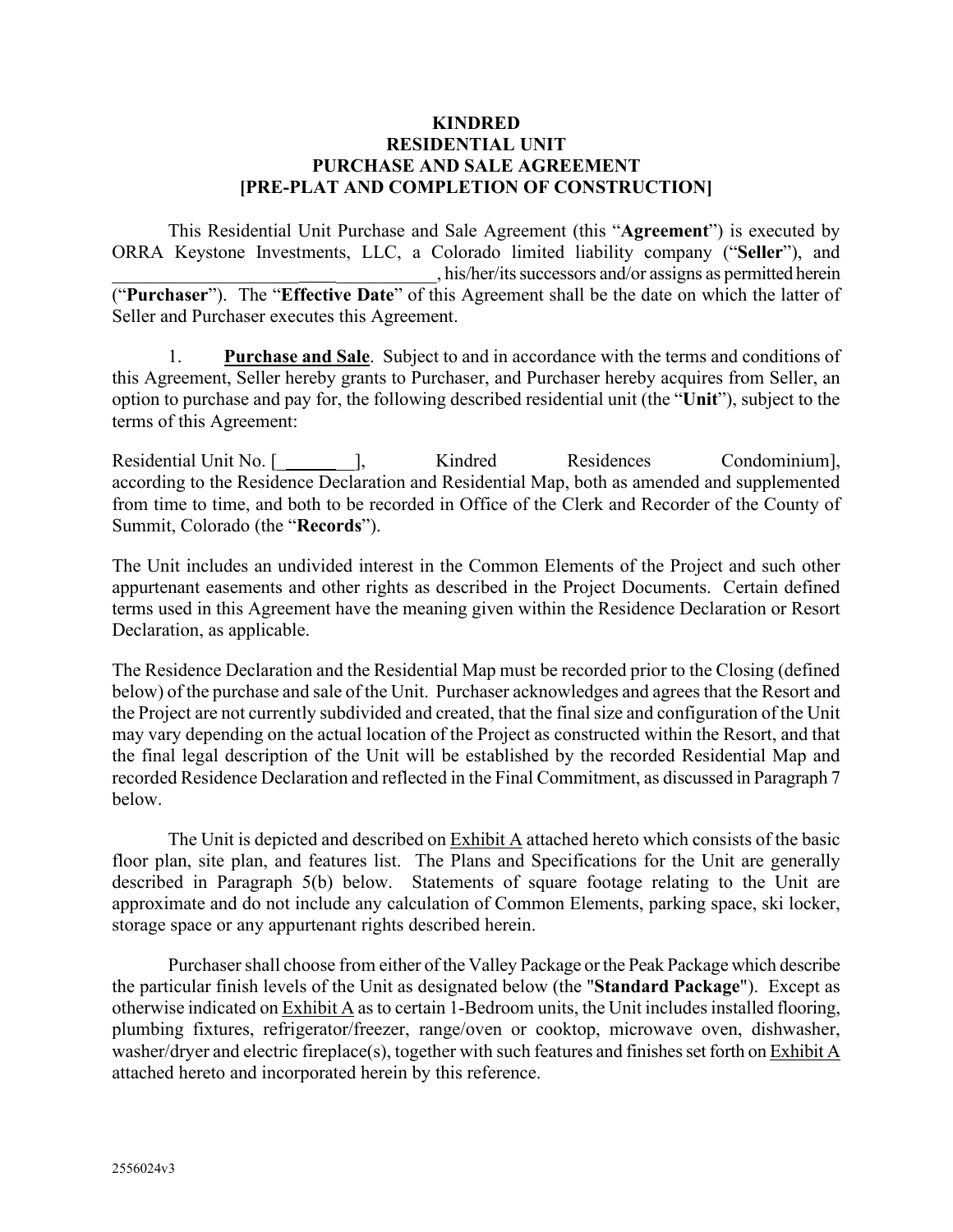The acquisition of the Unit includes one (1) unassigned use of a parking space in a location designated by the Residence Association (defined below) from time to time. The purchase of and Closing upon the Unit shall include, under the terms and conditions set forth in Paragraph 18 below, one (1) residential membership in the Kindred Ski Club (as further defined below) offering exclusive use of one (1) ski club locker for storage of soft goods, boots and helmets.

2. **Description of the Project**. The Kindred Residences (the "**Project**") is the residential common interest community located within a mixed-use condominium development to be constructed, developed, operated, leased, sold and marketed by Seller in Keystone, Colorado, consisting of not more than 95 privately owned residential condominium units, a planned RockResort hotel consisting of hotel guestrooms, suites and other amenities such as a pool, spa and fitness center, a restaurant, including an outdoor deck and bar facility and a "grab and go" and market area, a private ski club, ski school, and retail with equipment and rentals(the "**Resort**"). The Resort lies within the master planned community known as River Run Village governed by the Keystone Neighbourhood Company ("**KNC**") as further described in the KNC Declaration of Covenants, Conditions and Restrictions for Neighbourhoods at Keystone recorded December 1, 1995 under Reception No. 504399 in the Records (as amended and supplemented from time to time, the "**KNC Declaration**"). The Project will be created pursuant to the laws of the State of Colorado and will be defined as a condominium under the general provisions of the Colorado Common Interest Ownership Act, C.R.S. Section 38-33.3-101, et seq. (the "**Act**"). The Kindred Resort Declaration to be recorded in the Records (as amended and supplemented from time to time, the "**Resort Declaration**") and the Resort Plat Map establishing the Resort to be recorded in the Records (as amended and supplemented, the "**Resort Plat**") further govern the Resort. The Kindred Residence Declaration to be recorded in the Records (as amended and supplemented from time to time, the "**Residence Declaration**"), and the Residential Condominium Map (as amended and supplemented from time to time, the "**Residential Map**") to be recorded in the Records, govern the Project. The Project will be governed by the "**Residence Association**" to be created pursuant to the Residence Declaration and to be organized upon the filing of its articles of organization. Purchaser acknowledges that the name "Kindred" is in process for exclusive use by Seller or its affiliates but may change in Seller's sole discretion.

#### 3. **Legal Documentation**.

(a) Project Documents. The Project is expressly subject to and governed by the "**Project Documents**" described in Paragraph 8 below. Purchaser shall have the right to review the Project Documents during the Review Period (as defined in Paragraph [7\(b\)](#page-7-0) below). Purchaser acknowledges that, upon purchase of the Unit, Purchaser will become a member in the Residence Association and shall be bound by the Project Documents. Purchaser agrees to abide by all of the recorded and unrecorded documents applicable to the Unit, including the Project Documents and the Permitted Exceptions (defined below). Purchaser acknowledges that the members of the respective community associations referenced in the KNC-related documents have the right to revise and/or amend the KNC-related documents from time to time pursuant to the terms of said KNC documents, and without Purchaser's joinder, review or approval prior to Closing, and Purchaser consents to such revisions and amendments so long as the same are not materially adverse to Purchaser's right or privilege to use and occupy the Unit or the post-Closing lien rights of Purchaser's lender, if any. Purchaser, as a member of the Residence Association, shall be obligated to pay assessments following Closing (as defined in Paragraph 9 below). For example, failure of a residential unit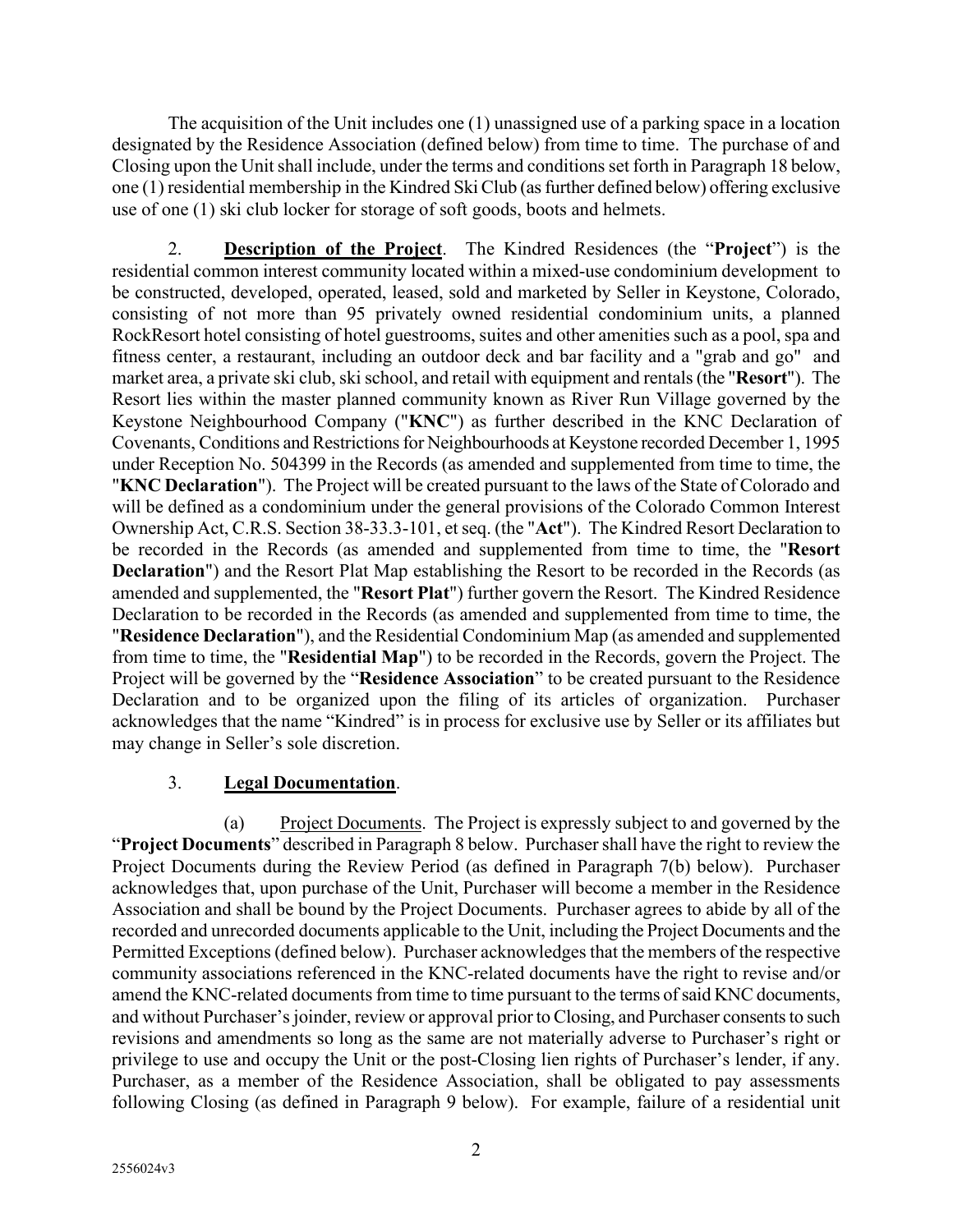owner to pay such assessments may result in a lien being placed on the unit and may subject a residential unit owner to the exercise of other remedies by the Residence Association or other parties as described in the Project Documents. Purchaser acknowledges that Seller or Seller's affiliate or designee is, as of the Effective Date of this Agreement, the "**Owner**" and will therefore have majority voting control over the Resort Association by virtue of ownership of the "**Hotel Component**" and the "**Commercial Component**," as each is defined in the Project Documents and as further described therein.

(b) Seller's Right to Revise. Seller, to the extent Seller deems necessary in its sole judgment, may revise the draft Project Documents prior to Closing for the purposes of: (i) establishing different or additional easements, reservations or restrictions which in the sole judgment of Seller are necessary for or consistent with the development of the Project or the Resort; (ii) meeting the requirements of applicable laws, governmental regulations, governmental bodies or agencies or any lending institutions; or (iii) making any additions, deletions or modifications to the draft Project Documents which in the sole judgment of Seller are necessary for or consistent with the development of the Project or the Resort. Subject to Paragraph 5 of this Agreement, Seller's revisions will not significantly change the size or configuration of the Unit as depicted on the Plans and Specifications.

<span id="page-2-0"></span>

|  | Purchase Price.                                                                                        | The | purchase price for the Unit shall be |  |  |       |
|--|--------------------------------------------------------------------------------------------------------|-----|--------------------------------------|--|--|-------|
|  |                                                                                                        |     | and No/100ths Dollars (\$            |  |  | 1.00) |
|  | (the " <b>Purchase Price</b> "), subject to adjustment in accordance with this Agreement. The Purchase |     |                                      |  |  |       |
|  | Price shall be payable as follows:                                                                     |     |                                      |  |  |       |

| Purchase Price:                  |     |
|----------------------------------|-----|
| Initial Deposit:                 |     |
| <b>First Additional Deposit:</b> |     |
| Second Additional Deposit:       | S S |
| Cash Due at Closing:             |     |

(a) Earnest Money. The total amount of the Earnest Money (consisting of all or part of the Initial Deposit, the First Additional Deposit and the Second Additional Deposit, depending on the timing required herein) shall be payable, deposited and transferred subject to the following terms and conditions:

(b) Initial Deposit of Earnest Money. The Initial Deposit of the Earnest Money ("**Initial Deposit**") equal to ten percent (10%) of the Purchase Price listed in Paragraph 4 has been delivered to the Title Company at the time of execution of this Agreement and is refundable to the extent permitted in this Agreement. Purchaser's Reservation Deposit (to the extent Purchaser has been awarded a reservation in the course of Seller's Reservation process) shall be applied against the Initial Deposit. Purchaser may terminate this Agreement at any time prior to payment of the First Additional Deposit as provided in Paragraph 4(c) hereof. Upon any such termination, the Title Company shall refund the Initial Deposit to Purchaser.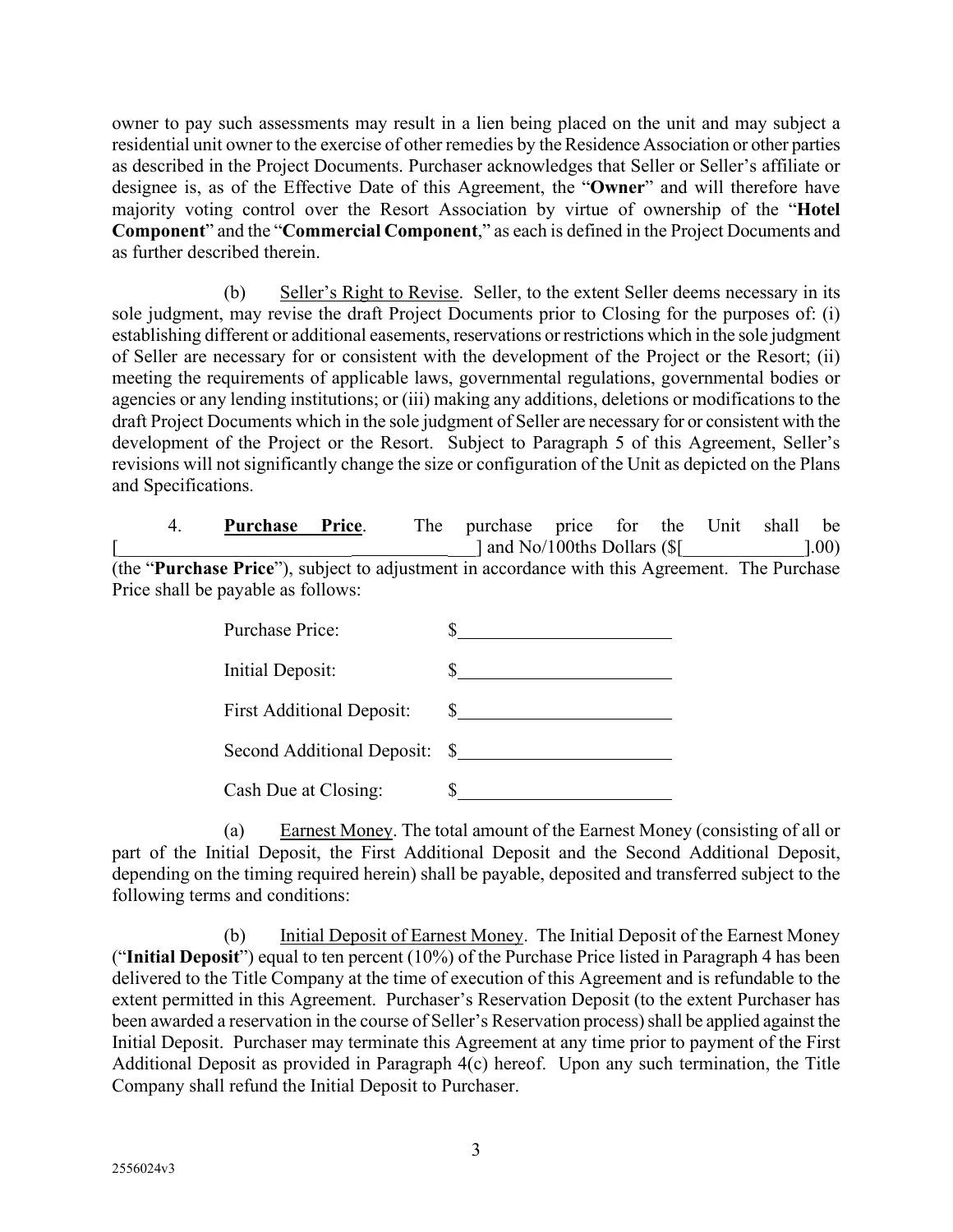(c) First Additional Deposit of Earnest Money. Purchaser shall pay the First Additional Deposit of Earnest Money ("**First Additional Deposit**") equal to 10% of the Purchase Price to the Title Company, Seller or Seller's Construction Lender (defined below), within 5 days after delivery of written notice by Seller to Purchaser that a building permit from Summit County, Colorado, has been issued for the Project. The Purchaser's failure to pay the First Additional Deposit when due shall cause this Agreement to terminate and the Title Company shall return the Initial Deposit to the Purchaser. Upon such termination, the Seller and Purchaser shall have no further obligations to each other. Upon payment of the First Additional Deposit, the Initial Deposit (together with the First Additional Deposit held by the Title Company) shall be transferred by the Title Company to Seller or Seller's Construction Lender as directed by Seller. Upon payment of the First Additional Deposit, Purchaser shall be deemed to have irrevocably exercised the option to purchase the Residence. Except as otherwise set forth herein, the Initial Deposit and the First Additional Deposit shall then be non-refundable.

(d) Second Additional Deposit of Earnest Money. Purchasershall pay the Second Additional Deposit of Earnest Money ("**Second Additional Deposit**") equal to 10% of the Purchase Price to the Title Company, Seller or Seller's Construction Lender, as directed by Seller, within 5 days after delivery of notice by Seller to Purchaser that the core and shell inspection for the tower in which the Unit is located has been conducted and approved by Summit County. Purchaser's failure to pay the Second Additional Deposit when due shall cause this Agreement to terminate and the Initial Deposit and First Additional Deposit shall be retained by Seller as liquidated damages, which the parties agree is fair and reasonable because actual damages are difficult to determine. Except as otherwise set forth herein, the Second Additional Deposit of Earnest Money shall be non-refundable.

(e) Use of Earnest Money; No Interest. Upon delivery of any of the Earnest Money, First Additional Deposit and/or Second Additional Deposit, to Seller or Seller's Construction Lender, Seller shall have the right to use the full amount delivered for purposes related to the construction of the Resort and the Project, as needed based on construction draw requests submitted to Seller's Construction Lender, and no interest will accrue thereon for the benefit of Purchaser.

(f) No Financing Contingency. Purchaser understands and agrees that this Agreement is not contingent upon Purchaser obtaining financing for Closing and that Purchaser will be obligated to pay all cash at Closing under this Agreement. Purchaser shall be solely responsible for making Purchaser's own financial arrangements to enable Purchaser to pay Seller the Purchase Price for the Unit and Purchaser acknowledges that the satisfaction of any condition imposed by a lender is solely at Purchaser's risk, including, without limitation, the risk of any downward fluctuation in the value of the Residence.

 $(g)$  Personal Property. The Residence is being sold unfurnished and will contain only the appliances and equipment described in the Plans and Specifications which shall be conveyed to Purchaser at Closing, without warranty, by bill of sale.

(h) Parking. The parking garage facility located under the Hotel Component and a portion of the Resort shall be allocated a certain number of parking spaces for designation by the Residence Association as Limited Common Element of the Project and each owner of a residential unit shall be entitled to use of one (1) unassigned parking space, as required by the Keystone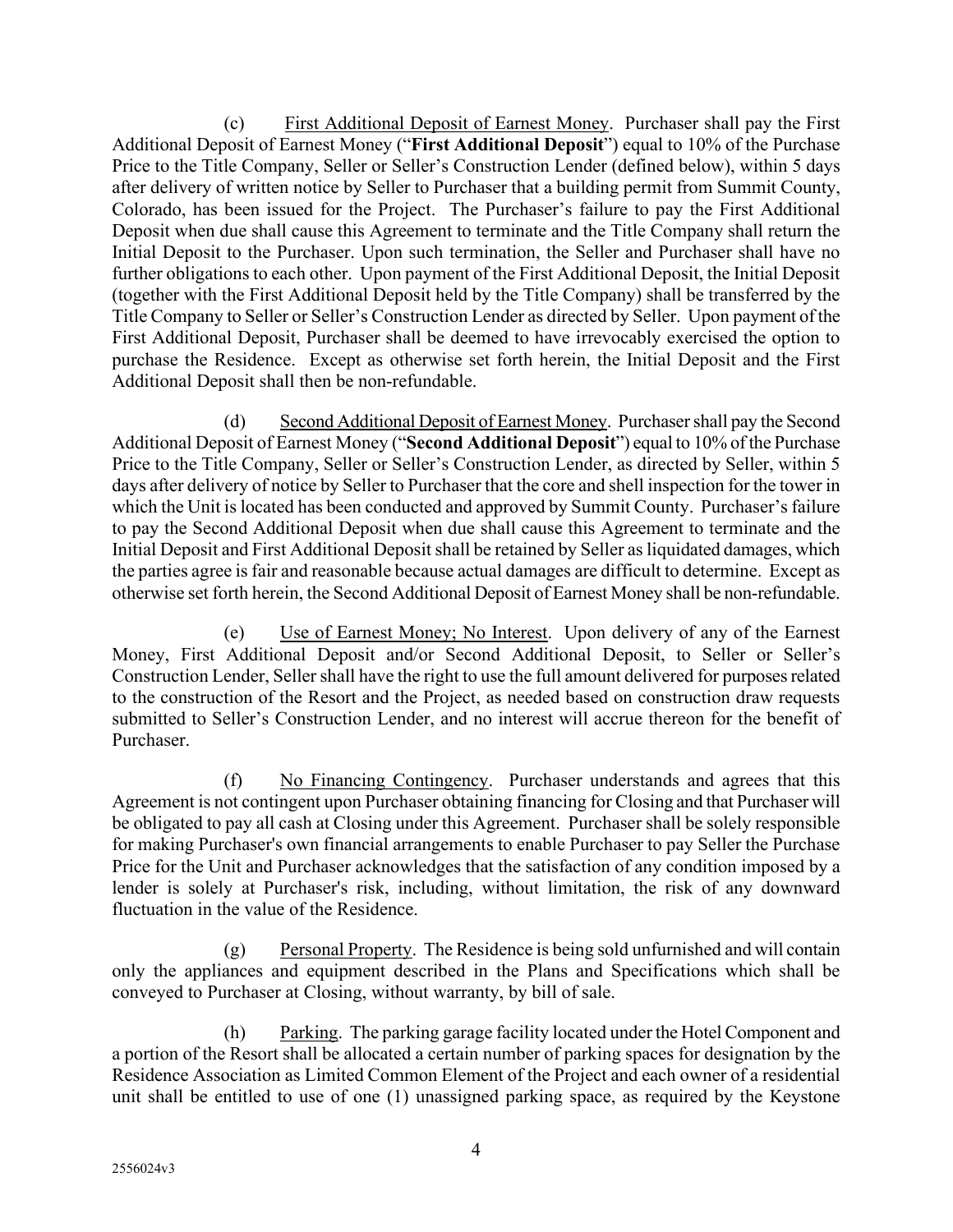Planned Unit Development Agreement. Subject to regulation of such parking by the Resort Association and the Residence Association through its rule-making authority, all parking within the parking facility shall be unassigned and managed by a central valet system operated by the Hotel Component operator. Purchaser acknowledges and agrees that each Residence at the Project is both entitled and limited to use of one (1) vehicle in the parking facility by virtue of owning the Unit. Subject to Summit County and KNC rules and regulations and space availability, the Project Documents will provide that Purchaser may leave a vehicle in residence when Purchaser is not physically on the Resort premises so long as Purchaser leaves the keys to the vehicle with the valet.

(i) Cash at Closing. The Cash due at Closing is equal to the balance of the Purchase Price, plus Purchaser's share of closing costs, transfer taxes and other amounts as provided for herein, and shall be paid by Purchaser at closing in immediately available funds, which include electronic transfer of funds or certified check ("**Good Funds**").

### 5. **Finish of the Unit**.

(a) Finish. Purchaser acknowledges that Seller will finish the Unit to the Standard Package finish level (inclusive of standard selections of appliances, flooring and fixtures), and that Purchaser will be solely responsible for any further changes or alterations to the same following Closing. Seller will use commercially reasonable efforts to cause its contractors to finish the Unit in substantial conformance with the floor plan, site plan and features list attached hereto as Exhibit A and in substantial conformance with the Plans and Specifications defined below, subject to any deviations described herein. In the event Purchaser's Unit is ADA-designated, the finish levels will comply with the ADA designated unit finishes and Purchaser shall execute the ADA Addendum attached hereto and incorporated herein by this reference. In no event shall Seller be obligated to replace any finishes, fixtures, equipment or appliances in ADA designated units after Closing.

(b) Plans and Specifications. Plans and specifications (the "**Plans and Specifications**") prepared by Seller's architect, OZ Architecture (the "**Architect**") are available for review by Purchaser at the offices of Kindred Residences at 610 Main St., Unit 11, in Frisco, Colorado 80443, by appointment only. Notwithstanding the specifics of the Plans and Specifications, Purchaser acknowledges that Seller may have substituted fixtures, equipment and materials with fixtures, equipment and materials of equal or better quality (as determined by Seller in Seller's sole discretion). Seller also may have modified the Plans and Specifications and/or made substitutions (a) to meet requirements or requests of governmental authorities, (b) to correct errors, omissions and oversights, (c) to meet site requirements or address construction restrictions, (d) to overcome hindrances to the expeditious completion of construction due to strikes or materials or labor shortages, (e) to address shortages, unavailability or unsuitability of products or materials, (f) to make relocations of electrical, plumbing, heating and similar services and equipment, and/or  $(g)$  as described in sub-Paragraph 5(f) below and as otherwise determined as necessary or desirable by Seller in its sole discretion. Accordingly, Purchaser acknowledges that there may be minor deviations from the Plans and Specifications in room dimensions, locations of windows, doors, heating registers and controls, electrical outlets and switches, telephone outlets and other items of similar nature. Further, statements of approximate square footage of the Unit, as well as of the Common Elements located in the Project or other areas located in the Resort, may be made in a variety of manners and Purchaser hereby acknowledges the possibility of deviations and variances from the Plans and Specifications and/or other statements of square footage provided to Purchaser,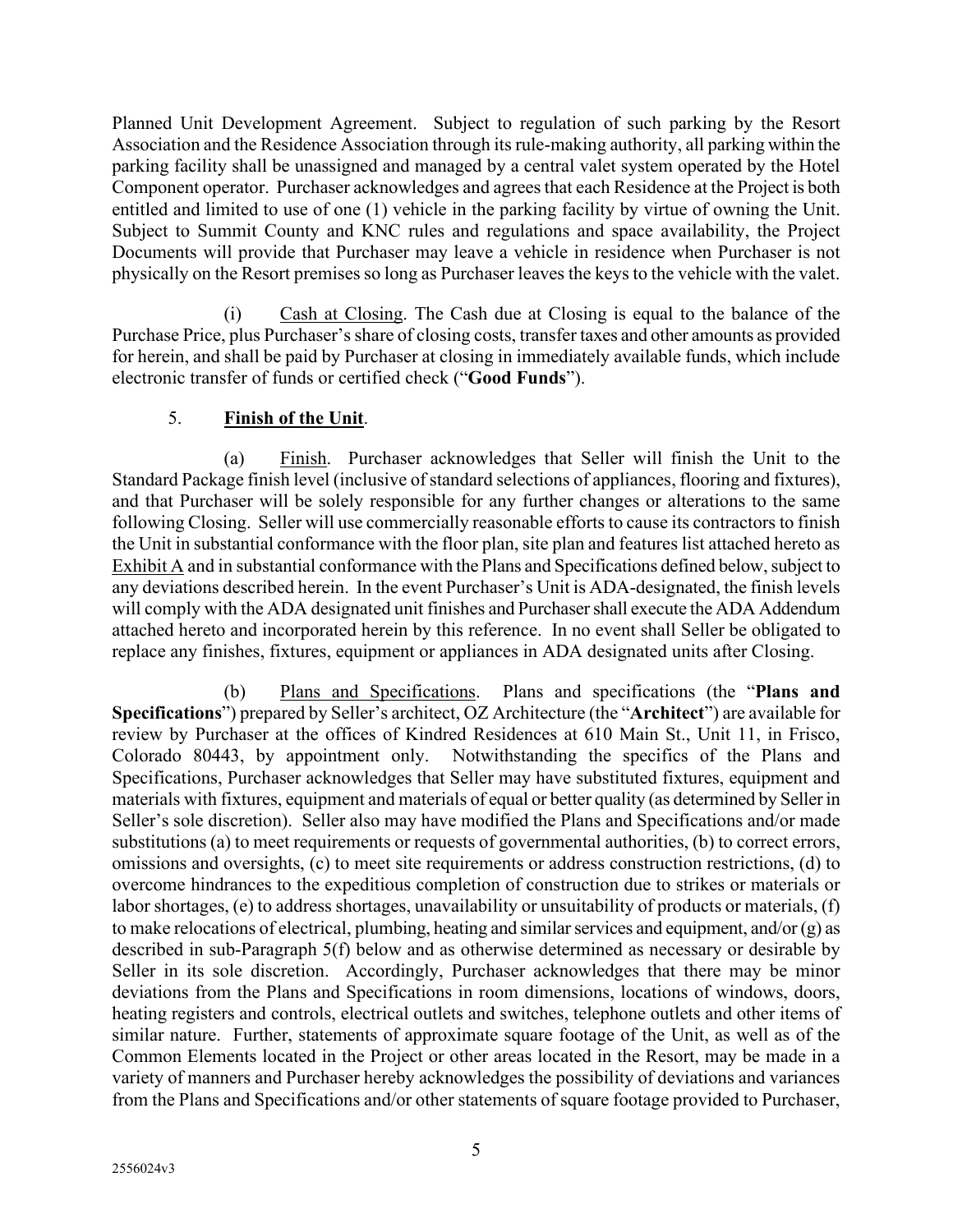and Purchaser hereby waives and disclaims any claim or assertion against Seller as a result of any such deviation or variance.

(c) Tours by Purchaser. Purchaser's right to tour the Resort and/or Project includes, but is not limited to, the right to commission, at Purchaser's sole cost and expense upon notice of Substantial Completion, a professional inspection, radon testing, and appraisal(s). Any tour of the Unit by Purchaser and/or Purchaser's representative(s) will be at Purchaser and/or Purchaser's representative(s) own risk. Purchaser, for itself and for Purchaser's guests, invitees, family members, consultants, contractors, agents, affiliates, successors, assigns, heirs and personal representatives, and any other permitted users or permittees of Purchaser (collectively, the "**Purchaser Parties**"), waives and releases all actions and claims against Seller and its members, officers, managers, agents, successors, assigns, affiliates, contractors, subcontractors, employees, brokers, or sales representatives (collectively, the "**Seller Parties**") for personal injury or property damage during such a tour. Purchaser, for itself and the Purchaser Parties, will indemnify, defend and hold harmless the Seller Parties against any claims, demands, loss, damages, liability or other expense arising out of such tour or any other entry on the Project or Resort by Purchaser or any Purchaser Party.

(d) Control. Purchaser will not perform any work in the Unit until title is transferred to Purchaser at the Closing except and unless expressly permitted in writing by Seller. Purchaser, for itself and the Purchaser Parties, will indemnify, defend and hold harmless Seller and the Seller Parties against any claims, demands, loss, damages, liability, or other expense that they may incur by reason of Purchaser's breach of any provision of thissubparagraph. The provisions of this subparagraph shall survive any termination of this Agreement and, if applicable, the Closing.

(e) Indemnity. Purchaser will indemnify and hold harmless the Seller Parties and Vail Summit Resorts, its affiliates, successors and assigns (collectively, "**VSR**"), from and against any demands, claims, causes of action, liens (including, without limitation, mechanics' and materialmen's liens), fines, penalties, damages, liabilities, judgments, and expenses (including, without limitation, attorneys' fees) incurred in connection with or arising from any injury or damage to any person who, or property which, is present on or about the construction site for the Project or the Resort and that is caused by any act or omission by the Purchaser Parties conducted on or about the construction site for the Project or the Resort.

(f) Deviations; Model Items. It is understood and agreed that Seller is not building the Project or the Unit to the precise specifications or designs of any model residence, marketing display, Seller's marketing materials or to the specifications of Purchaser. Any model residence, marketing display or Seller's marketing or other materials are displayed for illustrative purposes only and shall not constitute an agreement or commitment on the part of Seller to deliver the Unit in exact accordance with any such model residence, marketing display, Seller's marketing or other materials or to the specifications of Purchaser. Purchaser understands that the Unit may be the reverse or mirror image of the floor plan of any model that is shown on the Plans and Specifications, Seller's sales brochures or other materials. Furthermore, Purchaser understands and acknowledges that the Unit may contain conditions, or undergo changes, which during the ordinary course of construction, may result in minor deviation from the Plans and Specifications, and may also result in cosmetic or structural changes from the originally intended manner of construction. Such conditions may result from the type of materials used or available, the process and procedures used for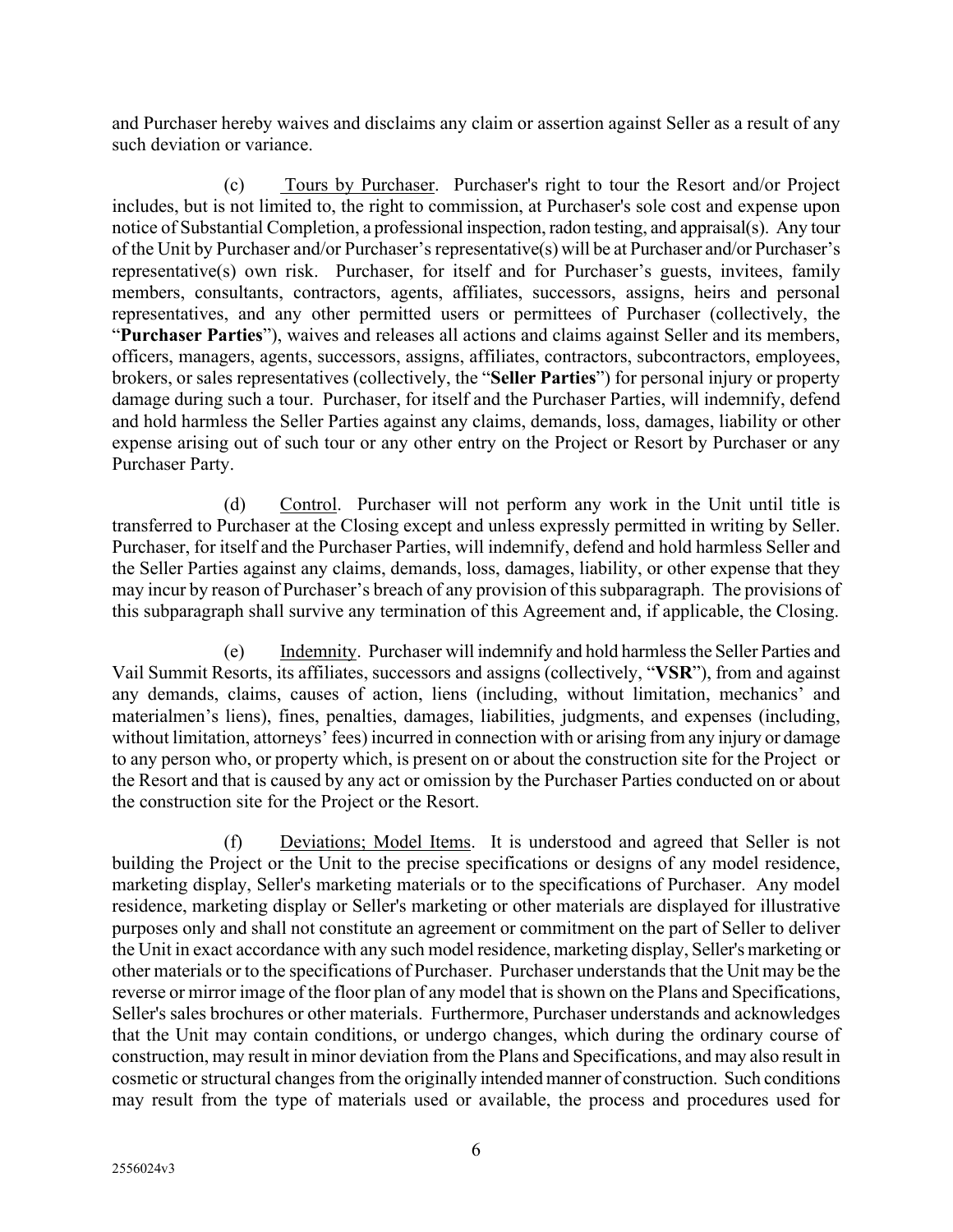construction of the Project, and may include, without limitation, conditions such as: (i) variations in the texture or thickness of textured or smooth finishing, including cracks in such materials; (ii) settlement cracks in drywall, concrete, stucco, flatwork, block walls and tile; (iii) twisting and warping of materials, including without limitation, wood and plastics, which can result in cracks, bulges and other types of imperfections; (iv) deviations in color, grain and texture that may occur in wood products, concrete, tile, granite, stone and other finish materials; (v) shrinkage, swelling expansion or settlement of construction materials; and (vi) conditions resulting from normal wear, tear or deterioration.

6. **Seller Contingency.** This Agreement is subject to the following contingency in favor of Seller (the "**Contingency**"). If this Agreement is terminated pursuant to the provisions of this Paragraph, then Seller will return to Purchaser an amount equal to the Earnest Money paid by Purchaser, and this Agreement shall thereafter be deemed fully null and void. In no event will Seller be required to give consideration in the form of money, contractual terms or other concessions to any third party or otherwise have any obligation to satisfy the Contingency.

> **Seller's Financing Contingency**. Seller's ability to proceed with construction of the Project and the Resort is dependent upon Seller: (a) obtaining construction financing for the Project and the Resort from a lender and in an amount and on terms, conditions and at rates acceptable to Seller, in its sole and absolute discretion (the "**Construction Loan**"). If, prior to August 1, 2022, Seller has not obtained the Construction Loan, then Seller may (i) extend this contingency period for an additional ninety (90) calendar days, (ii) terminate this Agreement, or (iii) waive this Contingency by delivering written notice of such Seller election to Purchaser at any time, but in no event later than August 15, 2022.

7. **Title**. For purposes herein, Land Title Guarantee Company of Summit County is the "**Title Company**".

<span id="page-6-0"></span>(a) Commitment. Within fourteen (14) days after execution of this Agreement by Seller and Purchaser, Seller shall cause the Title Company to deliver to Purchaser a preliminary title insurance commitment (the "**Commitment**") together with all Schedule B-2 exception documents referenced therein committing to insure marketable title to the Unit in an amount equal to the Purchase Price. Title to the Unit shall be subject to the following (the "**Permitted Exceptions**"): (i) the standard printed exceptions and the specific exceptions appearing in the Commitment (and any amendments thereto occurring subsequent to the date of the Commitment); (ii) the Project Documents (including any matters referenced therein); and (iii) any easements, licenses or covenants granted by adjacent property owners or to the public, adjacent property owners, utility companies, Summit County and any other units or agents of government that do not materially interfere with the Purchaser's use of the Unit for its intended purpose, whether granted before or after the date of the Commitment (it being acknowledged by the Purchaser that neither Purchaser nor its lender(s) shall have any right to join in, consent to or object to any such easement, license or covenants). The Permitted Exceptions shall not include any deed of trust in favor of Seller's lender, if any, and Seller specifically acknowledges and agrees that the Unit must be released from any such deed of trust prior to Closing. In addition, Seller shall cause any mechanics' liens and lis pendens encumbering the Unit to be released or bonded over prior to Closing, and any such mechanic's lien or lis pendens shall not be a Permitted Exception.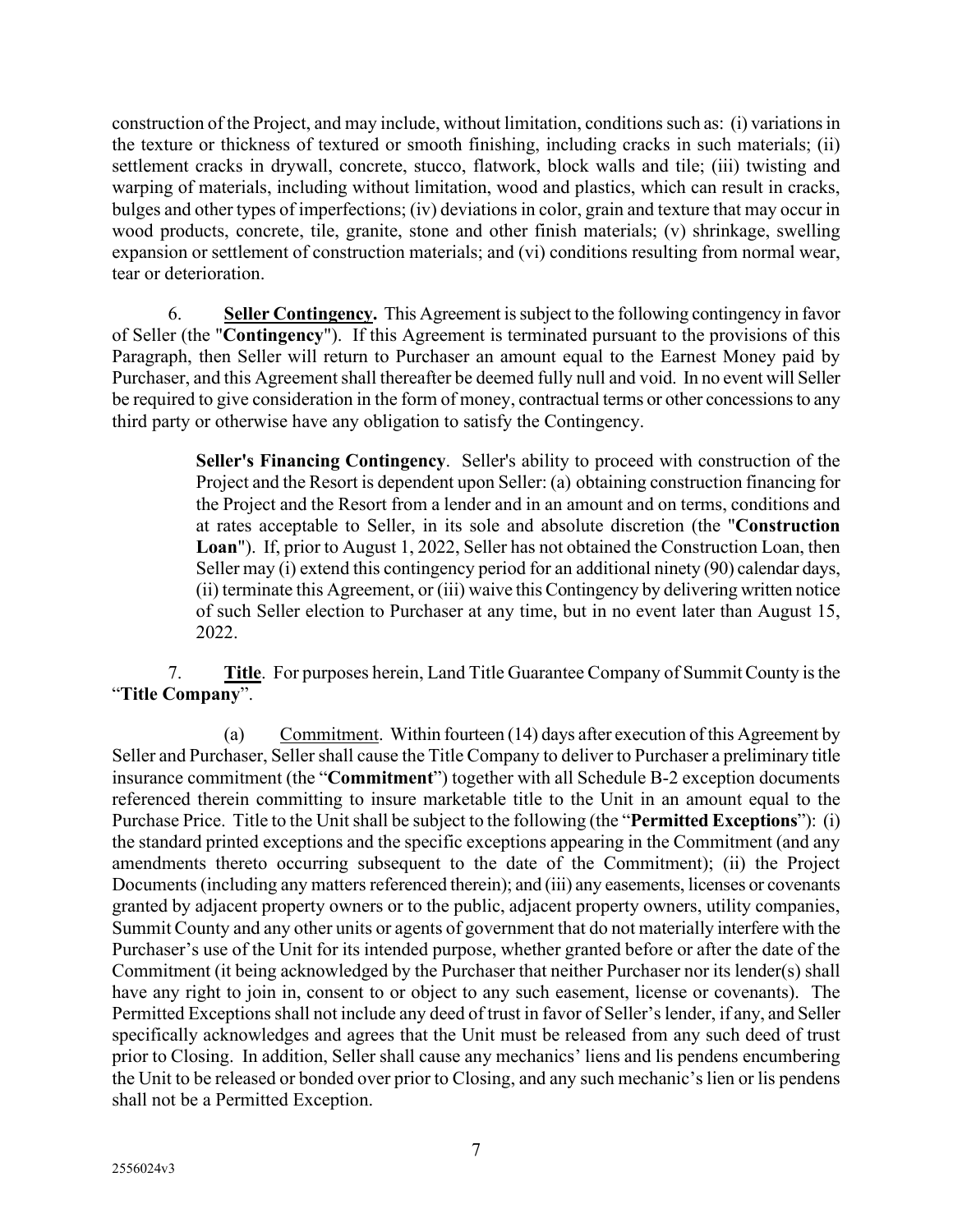<span id="page-7-0"></span>(b) Title Review. Purchaser shall have ten (10) days after receipt of the Commitment (the "**Review Period**") in which to review the Commitment and underlying documents referenced therein. If Purchaser determines that there are any matters disclosed thereon which render the Unit unmarketable, Purchaser may object to such matters by giving written notice to Seller and the Title Company, stating with specificity the exceptions to which Purchaser objects (the "**Objection Notice**"). If no such Objection Notice is timely given by Purchaser, Purchaser shall be deemed to have accepted title as shown on the Commitment, with all matters shown thereon deemed Permitted Exceptions. If an Objection Notice is timely issued by Purchaser, Seller, at its election, may attempt to remove or cure the objectionable exception(s) or to obtain an endorsement providing protection against such exception(s), at Seller's expense, (and Seller shall be entitled to an adjournment of the Closing for a period of up to thirty (30) days for such purposes). The existence of liens or encumbrances of any kind shall not constitute a defect allowing termination by Purchaser if Seller elects to provide to Purchaser a title insurance endorsement insuring against such lien or encumbrance. If Seller does not provide a written response to Purchaser's Objection Notice, Seller shall be deemed to have elected not to cure any of Purchaser's objections. If Seller elects not to cure a particular objection, or if Seller elects to cure an objection and is thereafter unable to remove or cure such objection before the scheduled date of Closing (as the same may be extended under this paragraph), then Purchaser shall have the right to further extend the date of Closing for seven (7) calendar days, during which period Purchaser shall determine if Purchaser shall:

> (i) Waive Purchaser's uncured objections to title without adjustment in the Purchase Price and proceed to Closing (whereupon such matters to which Purchaser's uncured objections relate shall be deemed Permitted Exceptions);

> (ii) Grant one or more additional periods of time within which Seller shall continue to attempt to cure, remove, or obtain title insurance protection against the exceptions; or

> (iii) Terminate this Agreement, in which event the Title Company shall return the Earnest Money to Purchaser, and the parties shall be released from all further obligations under this Agreement excepting only those obligations expressly contemplated to survive termination.

If Purchaser fails to give timely notice of its election, Purchaser will be deemed to have elected to accept any such uncured or unremoved matter to which Purchaser has objected as shown in the Commitment and to have waived any further objection thereto. Purchaser expressly relinquishes and waives any and all other remedies, claims, demands and causes of action at law or in equity against Seller for failure to deliver marketable title.

Promptly following the recording of the final Residential Map creating the Unit and the Residence Declaration, Seller shall procure a legal description of the Unit and deliver to Purchaser, at least five (5) days before Closing, the Commitment in a revised form, reflecting the final Project Documents, including the recordable version of the Project Documents, the final legal descriptions of the Unit and other reasonable adjustments to the Commitment applicable to the formation of the Project and creation of the Unit (the "**Final Commitment**"). The Final Commitment will commit to insure marketable title to the Unit in Purchaser, upon payment of the policy premium by Seller and the satisfaction of certain requirements by Seller, subject to the standard printed exceptions and the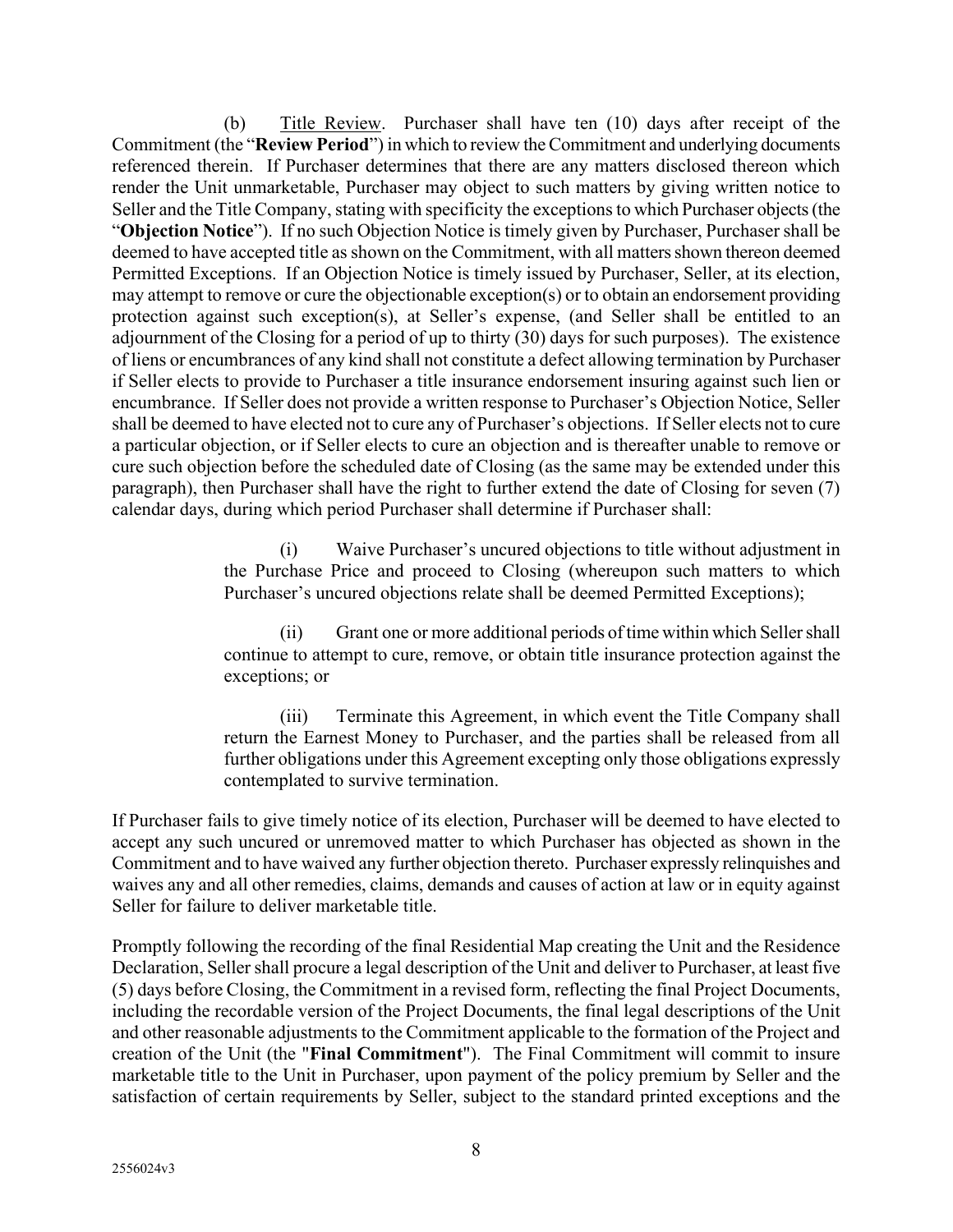exceptions accepted by Purchaser pursuant to this Paragraph above. After the Closing, Seller, at its expense, will cause the Title Company to issue to Purchaser a title insurance policy in conformance with the Final Commitment.

8. **Unit Owners' Association Matters**. Purchaser shall be subject to the provisions of and restrictions contained in the KNC governing documents, as well as dues and assessments arising thereunder, and in addition thereto Purchaser shall be subject to the following:

(a) Association. Purchaser acknowledges that as owner of the Unit, Purchaser shall be subject to the provisions of and restrictions contained in the Project Documents, shall automatically become a member of the owners' association established for the Project under the Project Declaration (the "**Residence Association**"), will be required to pay assessments to the Residence Association, and shall be governed by the Residence Association's articles of incorporation, bylaws, resolutions, policies, and rules and regulations from time to time in effect. The estimated homeowner's assessments for the Unit payable to the Residence Association, the Resort Association, and KNC will be included in the Project Document package provided to Purchasers. Purchaser acknowledges that these assessments are based upon an estimate only and that actual assessments may vary from this estimate.

(b) Resort Association. Purchaser also acknowledges that as owner of the Unit, Purchaser shall be subject to the provisions and restrictions contained in the Resort Declaration, shall automatically become a Residential Member of the owners' association established pursuant to the Resort Declaration (the "**Resort Association**") and shall be governed by the Resort Association's articles of incorporation, bylaws, resolutions, policies, and rules and regulations from time to time in effect. These documents require, among other things, membership by Purchaser in the Resort Association and payment of assessments to the Resort Association independent of those to be paid to the Residence Association as set forth above in (a).

(c) Other Restrictions. Purchaser also acknowledges that Purchaser shall be subject to all state, federal, and county laws, together with all other Permitted Exceptions and Project Documents recorded in the Records, which concern and restrict the use, occupancy and maintenance of the Unit and the Project.

(d) Project Documents. By signing this Agreement, Purchaser acknowledges the opportunity to review those documents listed in i-v below (collectively, the "**Project Documents**"), within fourteen (14) days after receipt of the draft Project Documents package. In addition, Seller will include in the Project Documents package a copy of the Soils Report (defined below) applicable to the land underlying the Project, which Purchaser acknowledges is not specific to the Unit. The draft Project Documents shall be delivered for timely review prior to expiration of the First Additional Earnest Money Deposit date. The draft Project Documents provided to Purchaser shall be substantially the same as the final Project Documents in their application to Purchaser and Purchaser will be notified in writing of any substantive changes to the draft Project Documents before Closing.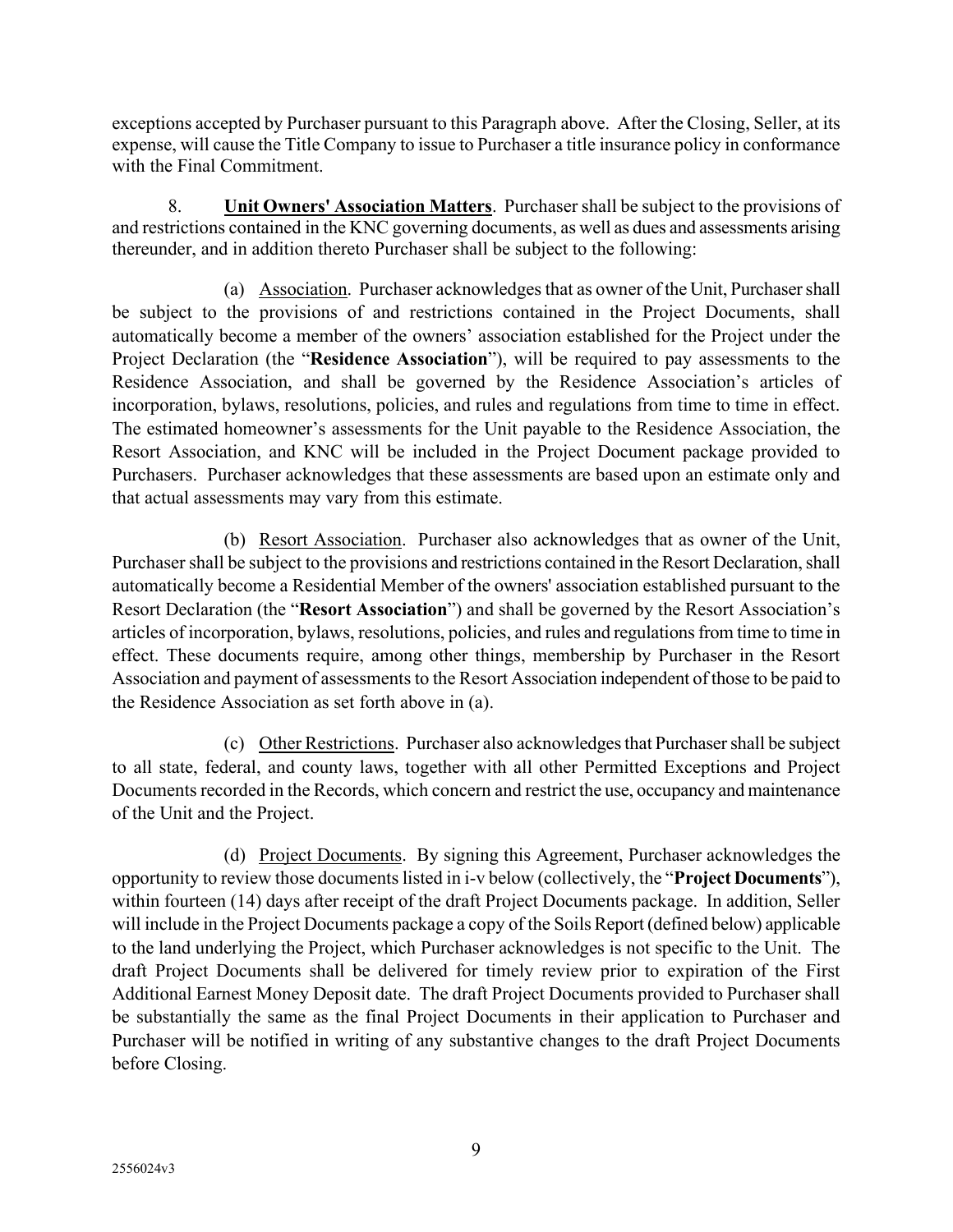(i) Drafts of the Residence Declaration and the Articles of Incorporation, Bylaws and Responsible Governance Policies of the Residence Association;

(ii) A preliminary, pro forma budget of the Residence Association's estimated annual income and expenditures;

(iii) The Resort Declaration and the Articles of Incorporation, Bylaws and Responsible Governance Policies of the Resort Association; and

(iv) A preliminary pro forma budget of the Resort Association.

(e) Seller's Right to Make Changes to Project Documents. Seller reserves the right to amend or vote to amend, as applicable, the Project Documents at any time or from time to time prior to the Closing as Seller may deem necessary or desirable to make corrections or to meet the requirements of applicable laws, governmental regulations, lending institutions, marketing programs and to make other changes or so long as the amendments do not materially diminish the practical enjoyment and use by Purchaser of the Unit. Purchaser acknowledges that Seller has reserved the right, at any time after Closing, to amend the Project Documents for the purposes and under the conditions outlined in the Project Documents and permissible under Colorado law. Prior to Closing, if such amendment, modification, change or revision materially adversely affects the rights of the Purchaser, Purchaser may terminate this Agreement within ten (10) days after receiving a copy of such amended, modified, changed or revised documents or materials, whereupon the Earnest Money Deposit paid by Purchaser shall be refunded by Seller and the parties hereto shall have no rights or liabilities hereunder. In the event Purchaser fails to provide Seller with such notice of termination within said three (3) day period, Purchaser shall be conclusively deemed to have consented to the amended, modified, changed or revised documents or materials, and this Agreement shall remain in full force and effect.

#### 9. **Closing**.

(a) Closing Date. The closing of the purchase and sale under this Agreement (the "**Closing**") shall take place within Summit County, Colorado, no later than twenty (20) calendar days after Seller provides Purchaser with written notice of the Summit County Building Department sign off on the building permit with recommendation for issuance of a temporary certificate of occupancy and a copy thereof, and such written notice shall include a particular date (the "Closing Date") at a place, time and method designated by the Title Company, which may include the exchange of documents held by the Title Company as closing agent and delivered prior to Closing. The issuance of a temporary certificate of occupancy for the Unit and tower in which the Unit is located (evidencing "Substantial Completion") shall be delivered by Seller to Purchaser at Closing. Purchaser agrees and acknowledges that time is of the essence and that if the Closing does not take place on the Closing date as specified above, Seller will incur significant expenses for items such as property taxes, assessments, debt service, and other operating expenses and carrying charges.

(b) Delays; Force Majeure. In the event of delays from causes beyond the reasonable control of Seller (such as, but not limited to, acts of God, strikes, work stoppages, unavailability of or delay in receiving labor or materials or undue and/or excess expense in receiving the same, defaults by contractors or subcontractors, inability to obtain necessary governmental permits or approvals, including, without limitation, building permits, weather conditions, terrorism,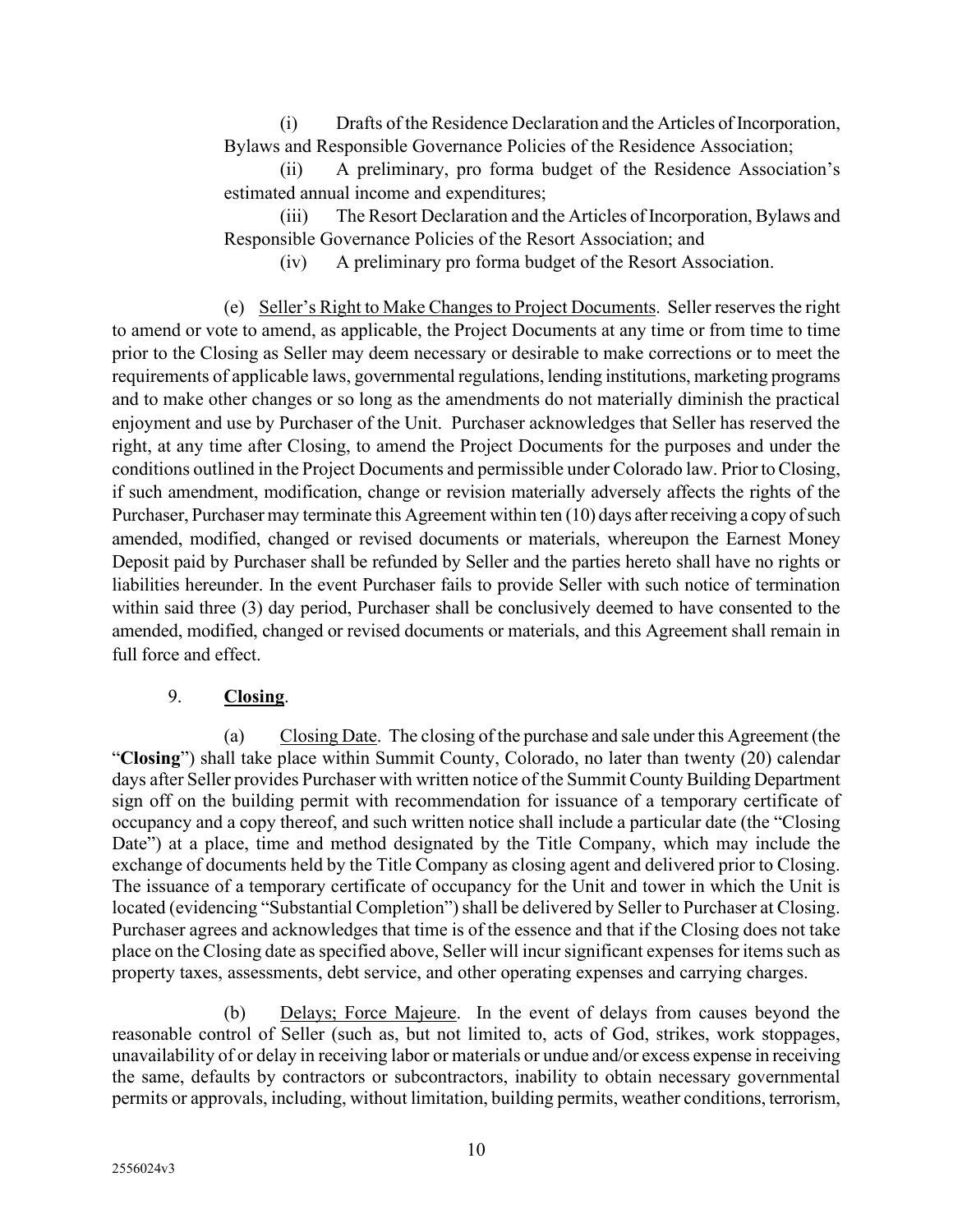pandemics, epidemics, strikes, inability to obtain materials, or fire or other casualty, or any legal proceedings, orders or judgments commenced or secured by a third party that could impair the development or use of the Project or the Resort for their respective intended purposes, and any other conditions or events legally recognized in the State of Colorado as frustrating or rendering impossible performance of contracts) (each, a "**Force Majeure Delay**"), then the time for Seller's performance under this Agreement will be extended for a period or periods of time equal to the length of each Force Majeure Delay.

(c) Closing Procedures. Unless Purchaser and Seller otherwise agree, Closing shall be effected through an escrow closing and neither Purchaser nor Seller need be present. Title Company shall act as the closing agent and shall collect and disburse documents and payments necessary to effect the Closing. At Closing, all of Purchaser's funds and documents shall be delivered to Title Company unless otherwise directed by Seller. At the Closing, the parties shall take the following actions:

> (i) Seller shall deliver to Purchaser an executed and acknowledged special warranty deed to the Unit subject only to the Permitted Exceptions and statutory exceptions. Promptly following the date of Closing, the deed will be recorded by the Title Company in the Records;

> (ii) Seller shall convey its title to any personal property and fixtures installed within the Unit, without warranty, by a bill of sale;

> (iii) Seller shall deliver an executed assignment of Appliance warranties pursuant to Paragraph 19;

> (iv) Purchaser shall pay the balance of the Purchase Price as required by, and subject to the credits specified in, Paragraph [4 above](#page-2-0) and the parties shall execute settlement statements prepared in accordance with the terms of this Agreement;

> (v) If Purchaser is an entity or is comprised of more than one individual, Purchaser shall deliver a designation of owner representative pursuant to the Bylaws of the Residence Association;

> (vi) Purchaser shall deliver any documents to be delivered required hereunder; and

> (vii) Purchaser and Seller shall execute and deliver such other documents and take such other actions as may be requested by the Title Company or necessary to accomplish the Closing and carry out their obligations under this Agreement.

(d) Closing Costs. Purchaser agrees to pay the documentary fee on the special warranty deed, the assessments contemplated by subparagraph [9\(f\)](#page-11-0) below, and the cost of recording the special warranty deed, together with any and all other documents necessary for Purchaser to evidence existence and/or to accommodate Purchaser's interests. Purchaser agrees to pay the two percent (2.0%) real estate transfer assessment due the KNC on the conveyance of the Unit. Seller agrees to pay for the extended coverage owner's title insurance policy contemplated by Paragraph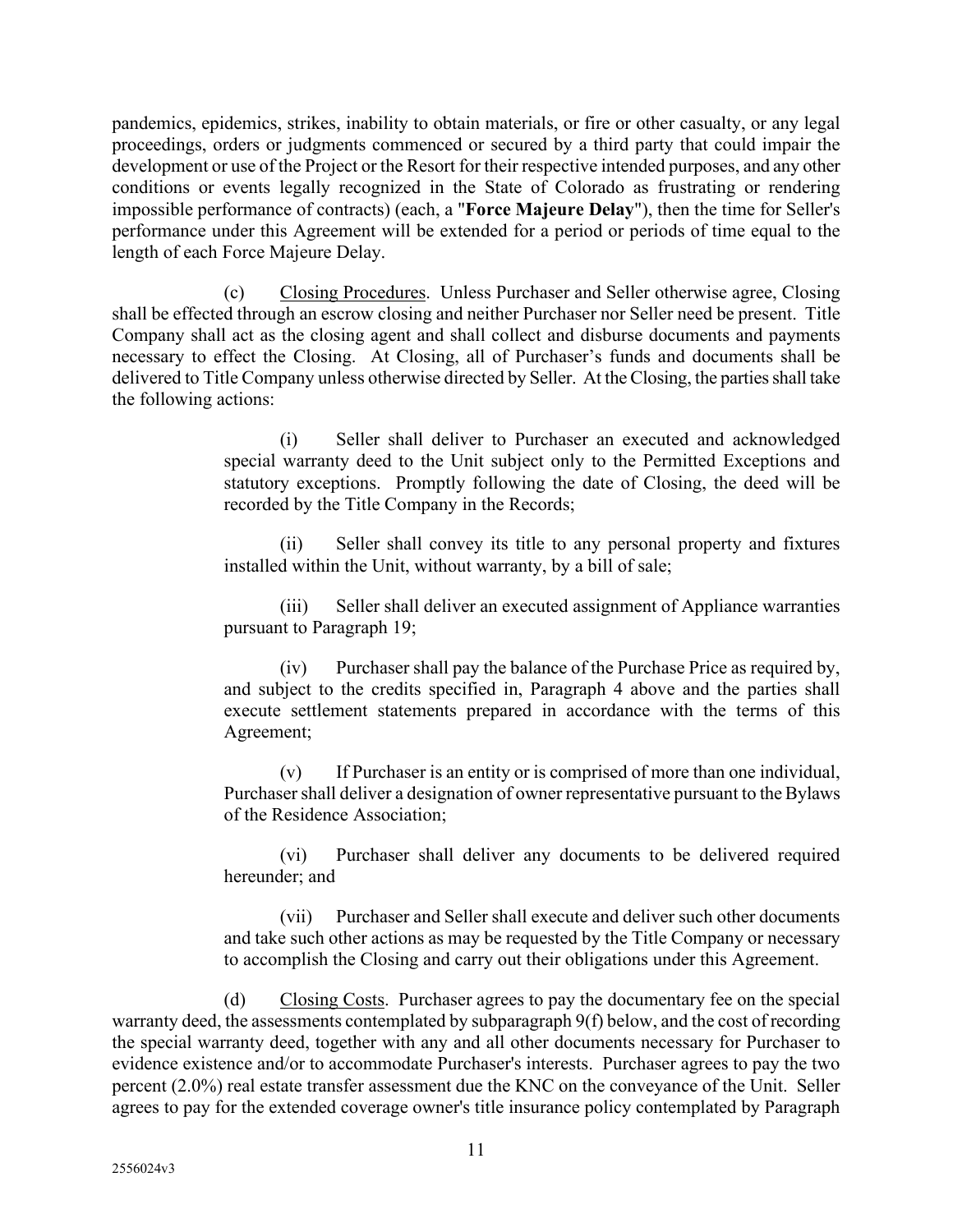[7\(a\)](#page-6-0) (provided that Purchaser shall be responsible for the cost of any additional coverage, endorsements or policies requested by Purchaser, except if and to the extent any of the same are purchased by Seller to cure a title objection of Purchaser pursuant to Paragraph 7(b)). Purchaser shall be solely responsible for the costs associated with any financing and financing-related feesthat Purchaser may acquire (including the cost of any lender's policy of title insurance) and all costs associated with any counsel, consultant or review undertaken by or on behalf of Purchaser relating to this Agreement. Purchaser and Seller shall each pay one-half (1/2) of the Title Company's closing fees.

(e) Working Capital. In order to provide the Resort Association and/or the Residence Association with working capital funds, Purchaser shall pay at Closing an amount equal to three (3) months' worth of annual Residence Association assessments payable by Purchaser as the owner of the Unit based on the budget for the Resort Association and for the Residence Association in effect at the time of Closing (without regard as to whether the Resort Association and/or the Residence Unit Association have commenced levies of all or any assessments). The payment shall not be considered a deposit or an advance payment of assessments and the Purchaser's obligation to make this payment at Closing shall be in addition to Purchaser's obligations to pay assessments as set forth in Paragraph [9\(f\)](#page-11-1) below. The payment shall be made and directed to the Residence Association and shall be nonrefundable.

<span id="page-11-1"></span><span id="page-11-0"></span>(f) Adjustments. Real property taxes and assessments due and payable in the year of Closing, based upon the most current assessment and levy, and all assessments imposed on the Project or the Unit by any governmental, quasi-governmental or private entity shall be apportioned to the date of Closing. If real property taxes have not been previously assessed specifically to the Unit, Seller may reasonably estimate the amount of such taxes attributable to the Unit, which estimate shall be apportioned to the date of Closing and shall be considered a final settlement.

(g) Punch List. Prior to the Closing, Purchaser agrees to participate in a walk-through of the Unit ("**Walk-Through**") with Seller's representative in order to compile a list of items the parties mutually agree need correction, which are apparent at the time of inspection ("**Walk-Through List**"), which Walk-Through List shall be signed by both Purchaser and Seller. If Purchaser fails or refuses to complete the Walk-Through or to sign the Walk-Through List, or to have Purchaser's designee do so on Purchaser's behalf prior to Closing, Seller may either designate a qualified third party, who is not an agent or employee of Seller, to complete the inspection on Purchaser's behalf before the Closing, or, at Purchaser's election, Purchaser may waive, in writing, Purchaser's right to participate in the inspection. Items of uncompleted construction, which do not materially affect occupancy, shall not provide a basis for Purchaser to cancel this Agreement, withhold funds at the Closing, or delay the Closing. Seller will use commercially reasonable efforts to cause its contractors to complete the items on the Walk-Through List at Seller's expense within the later to occur of sixty (60) working days after preparation of the Walk-Through List or sixty (60) working days after the date of Closing, subject to Force Majeure. Purchaser understands and agrees that paving, exterior cement work, landscaping, final exterior finish and some components of the Project may not be completed when a temporary or conditional certificate of occupancy is issued and that Seller will complete such paving, exterior cement work, landscaping and final exterior finish work as soon as practicable thereafter. **Purchaser's refusal to close this transaction due to the**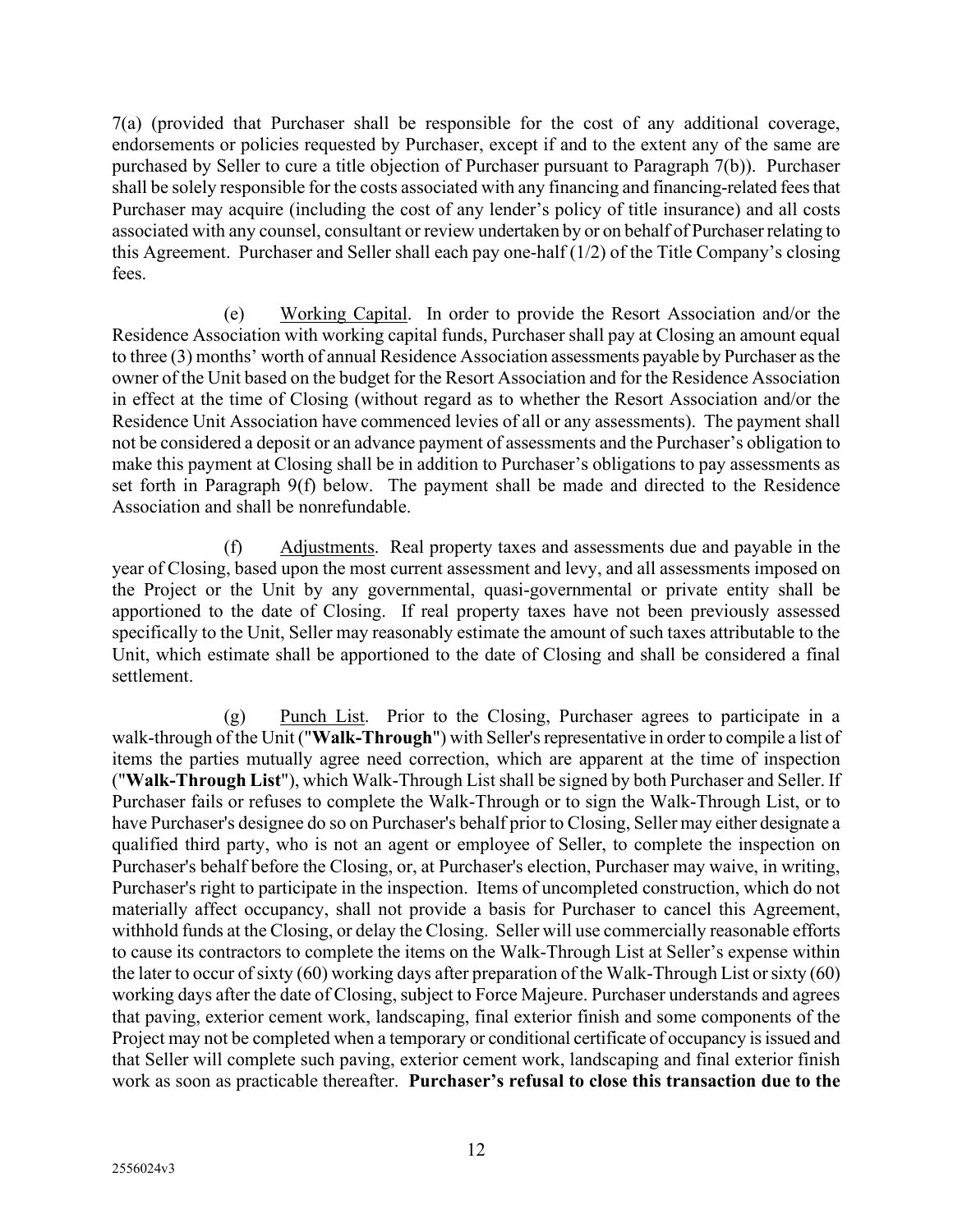**need for reasonable further work (to be noted on the Walk-Through List with respect to the Unit) shall constitute a default by Purchaser under this Agreement.** 

(h) Joint & Several Obligation; Title Election. If Purchaser is comprised of two or more parties, they shall be jointly and severally obligated under this Agreement. If Purchaser is comprised of two or more individuals, they shall deliver written notice to the Title Company and to Seller, at least ten (10) days prior to Closing, of whether they will take title to the Unit as joint tenants or tenants in common.

10. **Risk of Loss; Casualty**. Purchaser acknowledges that the Residence Declaration sets forth the minimum insurance coverage responsibilities of the Residence Association governing the Unit and accepts the same.

(a) Allocation of Risk. Seller shall bear the risk of loss to the Unit until the Closing. After Closing, Purchaser shall bear all such risk of loss (subject to the insurance provisions of the Resort Declaration and the Residence Declaration).

(b) Casualty. If fire or other casualty occurring prior to Closing damages the Unit, Seller shall repair the damage and rebuild the Unit as soon as reasonably practicable, and the Closing shall be delayed as necessary to allow the completion of such repair and rebuilding work; provided, however, that if such casualty materially damages other portions of the Project or Resort in addition to the Unit, then Seller shall have no obligation to repair and/or rebuild, and instead Seller shall have the right to terminate this Agreement whereupon the Earnest Money shall be returned to Purchaser and this Agreement shall be of no further force and effect except for those provisions specifically contemplating survival after a termination. OZ Architecture or the then architect of record for the Project, shall be the sole party responsible for determining if a casualty is "materially" damaging for purposes of this Paragraph.

(c) Closing. At or prior to Closing, in accordance with the insurance requirements set forth in the Residence Declaration, Purchaser must obtain, and is responsible for the cost of, property, theft and liability insurance covering the interior of Purchaser's Unit and any other insurance requirements in the Residence Declaration.

11. **Possession**. Prior to Closing, Seller shall cause the Unit to be construction cleaned, and Seller shall deliver possession of the Unit to Purchaser upon Closing. In order to avoid damage to the Project or disruption to other residents and guests of the Resort, all decorators, consultants, or contractors that the Purchaser may hire after Closing must comply with the Project Documents and such other guidelines and rules established by Seller, the Resort Association or the Residence Association, including as the same pertain to issuance of keys, hours for construction, trash removal, sink drains. The covenants of this Paragraph will survive the Closing.

12. **Brokers**. Each party represents to the other that no real estate broker, agent or finder other than the Listing Broker and the Cooperating Broker identified on the signature page(s) hereof (if any) has any claim for compensation or expenses as a result of this transaction, and each party shall indemnify the other against any claims for commissions or other compensation by any other broker, agent, or finder with whom the indemnifying party has dealt. Seller agrees to compensate the Listing Broker for services rendered in this transaction. Purchaser acknowledges that any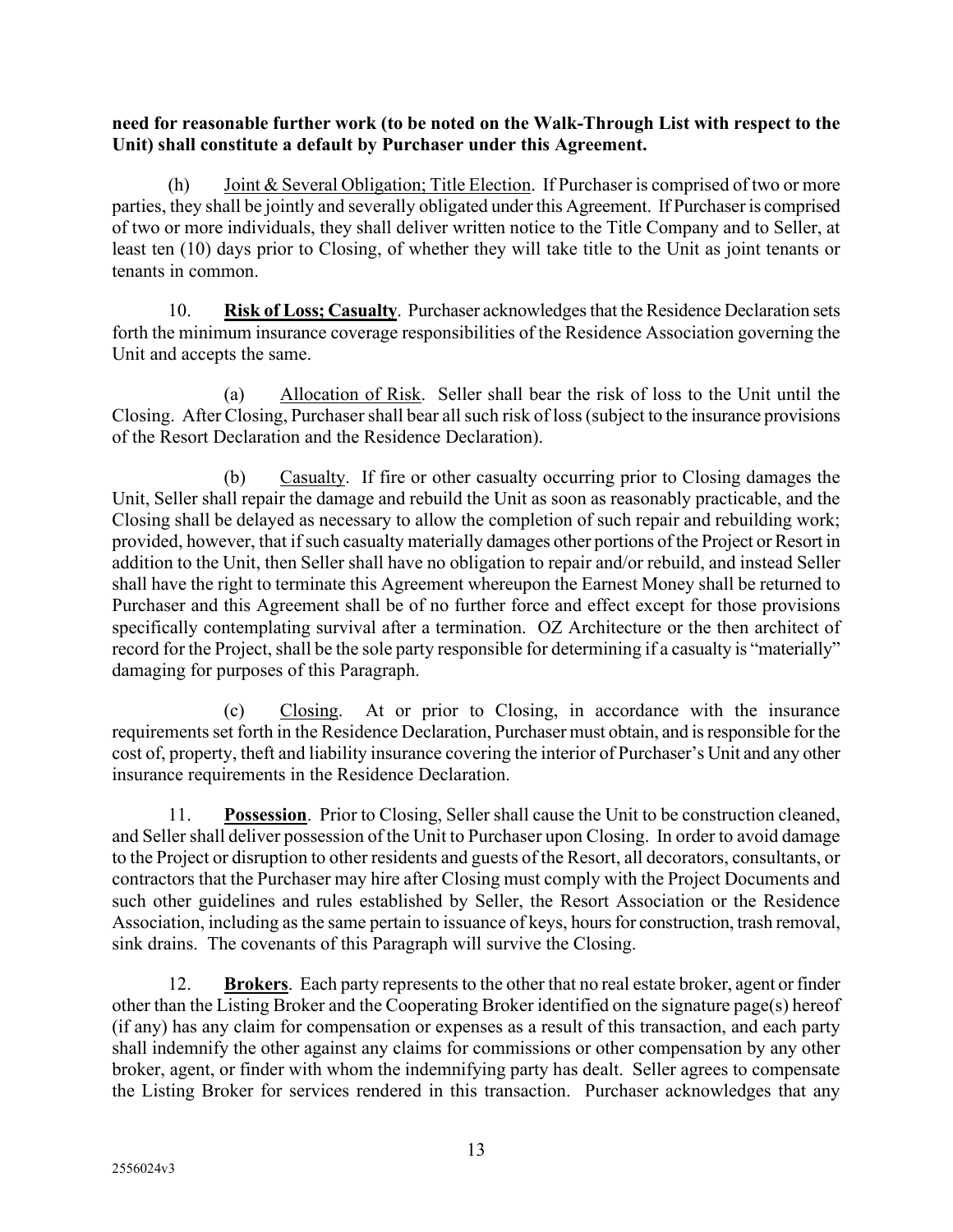compensation owed to any Cooperating Broker shall be paid by the Listing Broker pursuant to the separate agreement of the Listing Broker and any Cooperating Broker, and Seller shall not be responsible for the same. The Cooperating Broker is not an agent of the Seller, and Purchaser acknowledges that Purchaser's relationship with the Cooperating Broker has been previously disclosed to Purchaser in a notice from Cooperating Broker to Purchaser.

### 13. **Notices**.

(a) Form. All notices or deliveries required under this Agreement shall be in writing and shall be hand delivered or given by DocuSign, regular mail, or overnight courier directed to the email or overnight address of Purchaser and Seller set forth under their signatures. All notices so given shall be considered effective, if provided by DocuSign upon printable confirmation of successful completion, if hand-delivered, when received; if delivered by facsimile transmittal, upon telephone confirmation of receipt if received on a business day between the hours of 8:00 a.m. and 5:00 p.m., or upon the next business day; if delivered by courier, one (1) business day after timely deposit with the courier service, charges prepaid; or if mailed, three (3) days after deposit, first class postage prepaid, with the United States Postal Service. Either party may change the address to which future notices shall be sent by notice given in accordance with this Paragraph. An agent of Seller or the Listing Broker may send notices at the direction of and in place of Seller. Any notice to Seller prior to Closing must also be sent to the Listing Broker and the Title Company at the addresses provided under their respective signature blocks.

(b) Purchaser Designated for Notice. If Purchaser is comprised of more than one person, Seller shall be required to give notice to only one of those parties. Purchaser shall designate the party to receive notice, and if no one party is designated, Seller shall be deemed to have given adequate notice with notice given in accordance with this Paragraph to any one of the parties comprising Purchaser.

14. **Assignment**. This Agreement is personal to Purchaser, and Purchaser may not assign this Agreement without the prior written consent of Seller, such consent not to be unreasonably withheld; provided, however, that any such assignment shall be subject to Purchaser's provision of the information pertaining to such proposed assignee required herein and approval by Seller of such proposed assignee. Any purported assignment of this Agreement, including any listing, offer, promotion, advertising or publicity of the Purchaser's rights under this Agreement, without Seller's written consent shall be voidable and shall place Purchaser in default under Paragraph 15 below, at the option of Seller. Seller's refusal to consent to an assignment of this Agreement shall not entitle Purchaser to terminate this Agreement or give Purchaser any rights or claims for damages against Seller. Seller may assign its interest under this Agreement without Purchaser's consent so long as the assignee assumes Seller's obligations hereunder. If any assignment by Seller (or its successors or assigns) shall be for the purpose of securing a lender to Seller (or its successors or assigns), Purchaser's rights under this Agreement shall, at the option of such lender, be subject and subordinate to the rights of such lender. In the event of a conflict between this Paragraph and any other Paragraph of this Agreement, this Paragraph shall prevail.

### 15. **Default and Termination**.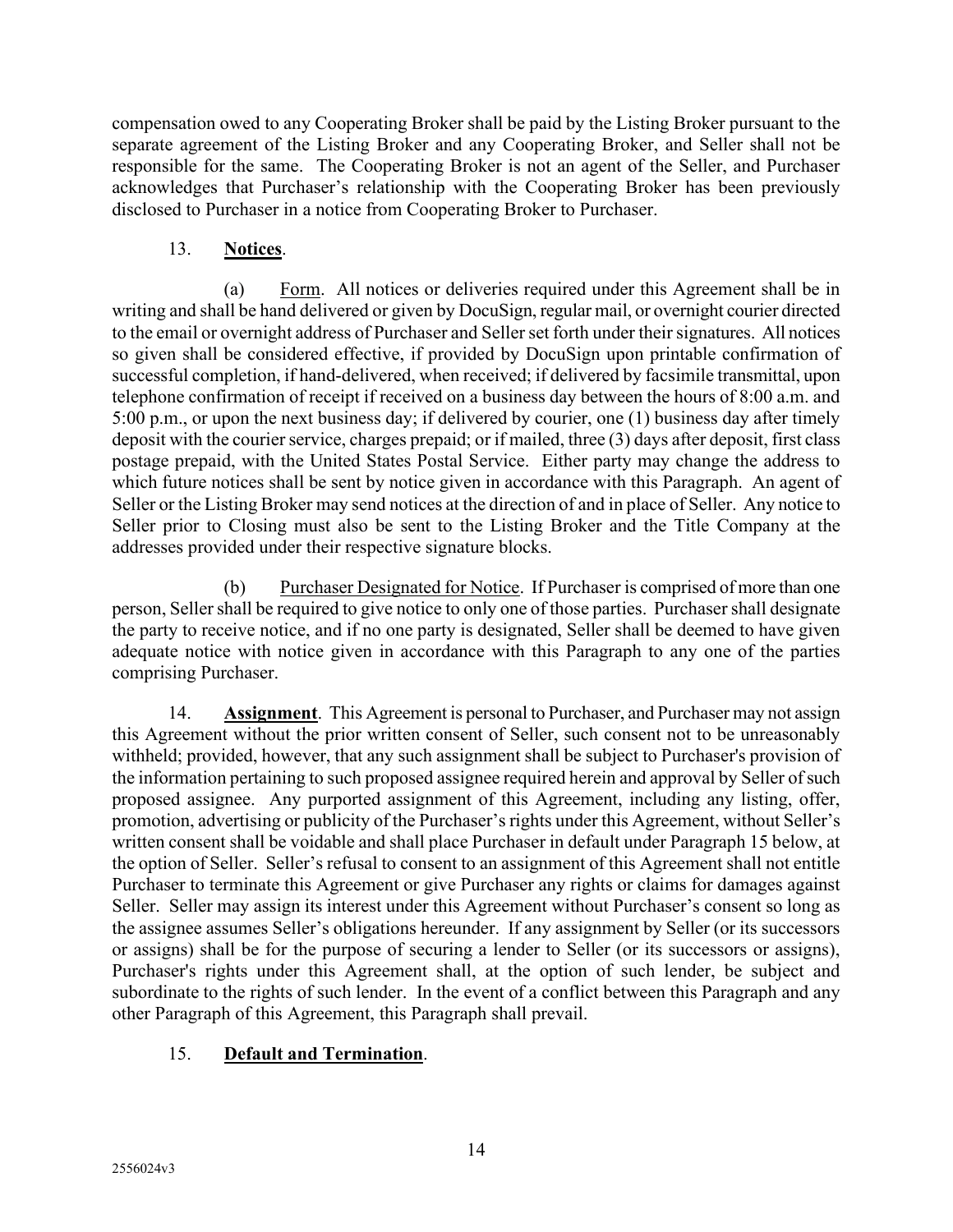(a) Default by Purchaser. If Purchaser defaults in the performance of its obligations hereunder, including, but not limited to, execution of the Membership Agreement described below, Seller may:

> (i) terminate this Agreement, in which event Seller shall be entitled to keep the Earnest Money and any other deposits obtained from Purchaser, including any interest thereon, as liquidated damages (and not as a penalty), the parties agreeing that Seller's actual damages may be difficult to ascertain, and that the amount of the Earnest Money reasonably approximates the damages Seller would sustain in the event of a default by Purchaser, other than damage arising from any claims for mechanics' liens resulting from work or materials ordered by Purchaser for the Unit (indemnification for which, if contemplated by this Agreement, shall be in addition to the retention of the Earnest Money and other deposits). In the event of such termination, Purchaser, upon demand, will execute and deliver such documents as Seller may reasonably request to evidence the termination or to remove any cloud on title to the Unit. If Seller elects to terminate this Agreement following a default by Purchaser, and if, at the time of Seller's exercise of that remedy, there remains outstanding and unpaid any invoice for work and/or materials for the Unit ordered by Purchaser, then Seller shall have the right, in addition to any other rights and remedies reserved or allowed for Seller under this Agreement or by law, to pay those invoices to ensure that no mechanic's or materialman's lien will be imposed against the Unit, and to charge Purchaser for all amounts so paid by Seller. Any amounts paid by Seller for such work or materials will bear interest at an annual rate of eighteen percent (18%) beginning the fifth ( $5<sup>th</sup>$ ) day after Seller gives notice to Purchaser of the amount paid by Seller and due from Purchaser; or

> (ii) assert a claim against Purchaser for specific performance or damages or both.

(b) Default by Seller. Subject to an event of Force Majeure, casualty or condemnation, if Seller defaults in the performance of its obligations under this Agreement, Purchaser shall be entitled either (i) to terminate this Agreement, in which event Seller shall return the Earnest Money to Purchaser, in which case the parties shall be released from all further obligations hereunder, or (ii) to specific performance of this Agreement if such remedy is available. Purchaser acknowledges and agrees that Purchaser shall have no right to, and Purchaser hereby waives and disclaims all right to seek, damages of any kind (including actual, incidental, consequential, punitive or otherwise) in connection with a Seller default.

(c) Attorneys' Fees. Should any action be brought to enforce or interpret this Agreement, each party shall bear its own costs.

(d) Mandatory Dispute Resolution. In the event any dispute arises between Seller and Purchaser prior to Closing, the parties acknowledge and agree to mediate the dispute with JAMS ADR in Denver, Colorado. If the dispute is not resolved to both parties' mutual satisfaction within thirty (30) days after written notice by one party to the other of the dispute, the parties may avail themselves of any and all remedies at law or in equity.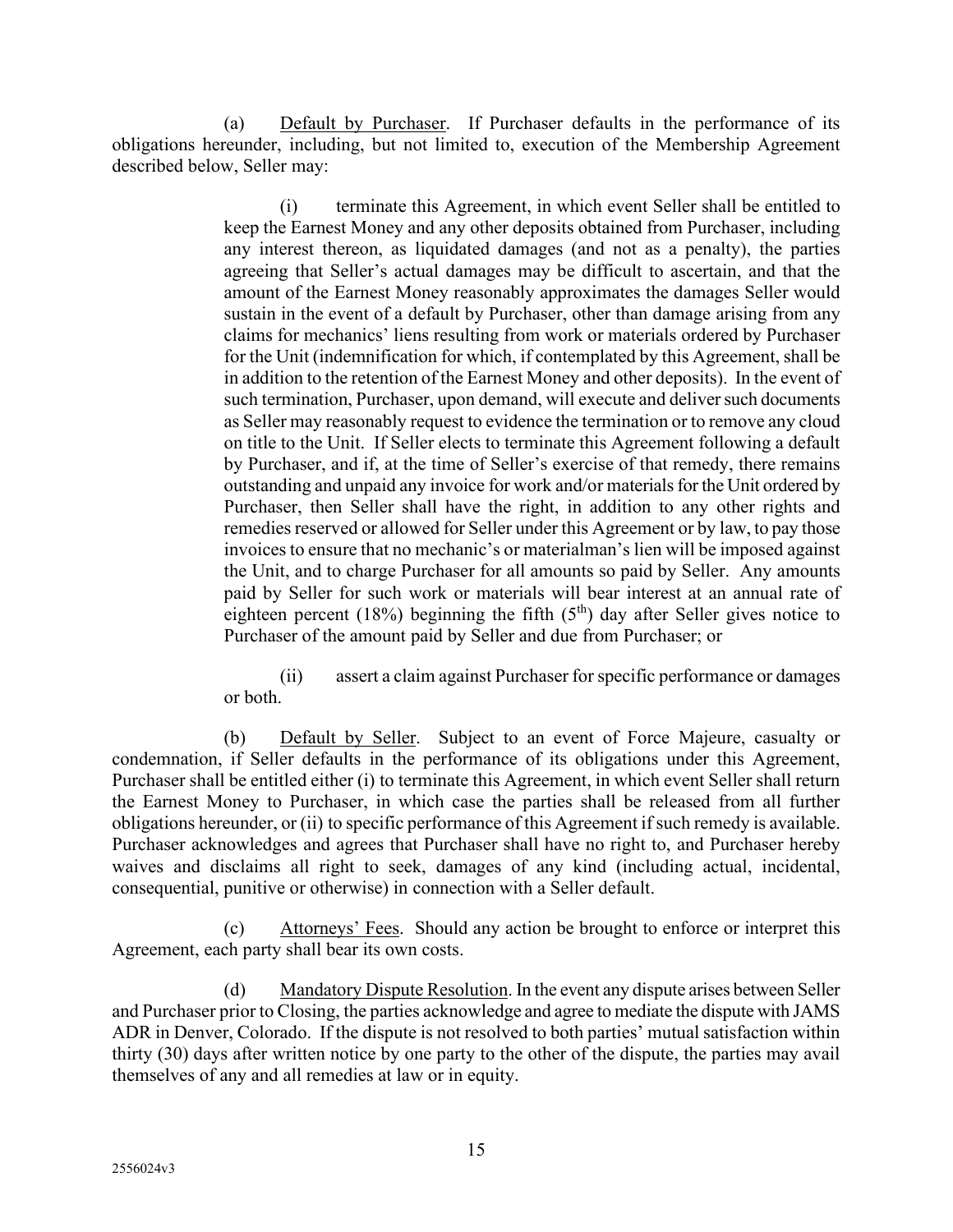IMPORTANT NOTICE: In the event any dispute arises between Seller and Purchaser subsequent to Closing, Seller and Purchaser agree to be bound by the Alternative Dispute Resolution Procedures set forth in the Residence Declaration accepted by Purchaser prior to Purchaser's execution of this Agreement. (Seller is referred to as "**Declarant**" and Purchaser as an "**Owner**" in the Residence Declaration). The Residence Declaration shall govern all disputes between Seller and Purchaser in the manner set forth in the Residence Declaration, which Purchaser acknowledges and agrees contains, among other matters, the requirement of binding arbitration.

| Initials: |  |
|-----------|--|
| Purchaser |  |
| Seller    |  |

16. **Recording of Agreement**. If at any time before Closing Purchaser causes this Agreement or any memorandum, affidavit or other instrument (other than a lis pendens in connection with an action for specific performance) which makes reference to this Agreement to be recorded in the Records, then Seller, at Seller's sole election, may deem Purchaser in default and exercise its remedies pursuant to Paragraph 15 hereof. In addition, Purchaser, upon demand, will execute and deliver such documents as Seller may reasonably request to remove any cloud of title on the Unit or the Project.

### 17. **Representations, Warranties, Acknowledgments and Disclaimers**.

<span id="page-15-0"></span>(a) No Representations Outside of Contract. Purchaser understands that neither the Listing Broker nor any agent or representative of Seller has any authority to make any representations concerning the Unit, the Project or the Resort. Purchaser acknowledges that neither Seller nor any of the Seller Parties or any of their respective agents, representatives or employees have made any warranties or representations other than as expressly set forth in this Agreement.

(b) No Investment Representations. Without limiting the generality of the provisions of Paragraph 17(a), Purchaser acknowledges that neither Seller nor any of the Seller Parties, including but not limited to the Listing Broker, have made any warranties or representations concerning (i) the Unit as an investment opportunity for appreciation of value or as a means of obtaining income from the rental thereof, or (ii) rental or other income from any Unit or as to any other economic benefit, including possible federal or state tax advantages from the ownership of a Unit. Purchaser is purchasing the Unit and the rights and privileges evidenced thereby for Purchaser's own personal use and account and not for any other purpose and does not anticipate or expect that Purchaser will make a profit from ownership of the Unit. SELLER HEREBY EXPRESSLY DISCLAIMS AND REPUDIATES ANY REPRESENTATION FROM ANY SOURCE AS TO ANY POSSIBLE ECONOMIC BENEFIT ARISING FROM OWNERSHIP OF A UNIT IN THE PROJECT OR RESORT.

(c) Acknowledgment. Purchaser acknowledges that Purchaser has reviewed and understands all documents referenced in this Agreement. Further, Purchaser acknowledges that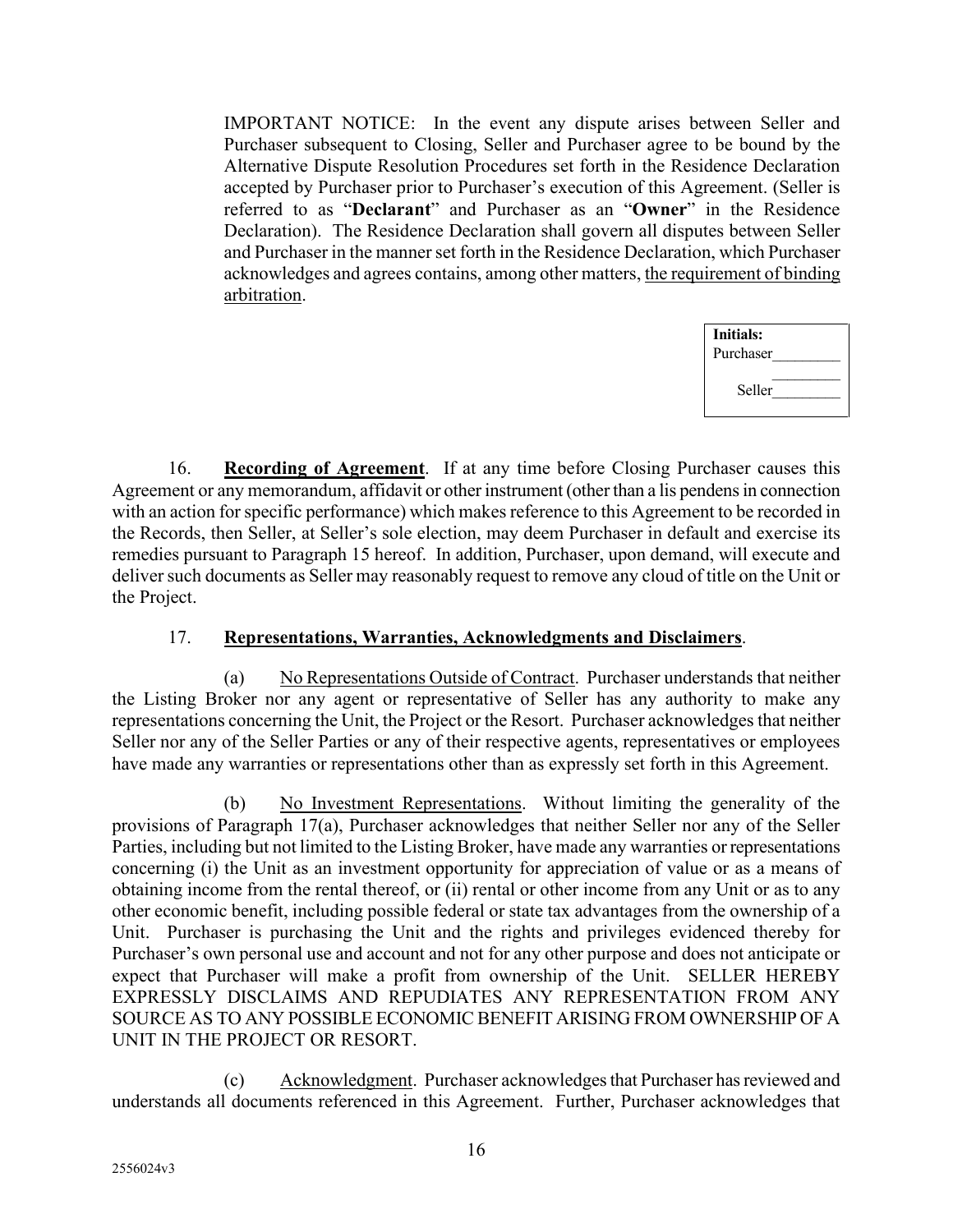Seller has advised Purchaser to obtain legal counsel and Purchaser has had an opportunity to consult legal counsel to review all aspects of the transaction contemplated by this Agreement, and to represent Purchaser in connection with the review and negotiation of this Agreement, the examination of title and the Closing.

(d) Incomplete Development. Purchaser acknowledges that the Resort is located in an area that is subject to on-going construction activities relating to the development, construction and renovations on or about the area known as One River Run in general (collectively, the "**Construction Activities**"). The Construction Activities are expected to generate an unpredictable amount of visible, audible and odorous impacts and disturbances. The Construction Activities may include, without limitation: (x) construction traffic, including without limitation, construction vehicles, equipment and vehicles traveling on the roads within Keystone Neighbourhood; and (y) construction activities including, without limitation, grading, excavation, clearing, site work and construction of improvements relating to nearby properties or the Mountain Recreational Areas.

(e) Commercial Activities. A variety of commercial activities are and will be conducted in and adjacent to the Resort (as further described below, the "**Commercial Activities**"). The Commercial Activities are expected to generate an unpredictable amount of visible, audible and odorous impacts and disturbances. The Commercial Activities may include, without limitation: operation of full service hotel(s) and/or timeshare, vacation club or similar facilities, any of which may include health spa(s) with associated swimming pool(s) and other indoor or outdoor recreational facilities; meetings, conferences, banquets and other group events; sales and rentals of clothing, skis, ski-related equipment, other over the snow equipment, bicycles and other recreational equipment; sales of tickets for chairlifts, gondolas, other transportation systems and other activities and events conducted on the Mountain Recreational Areas; indoor and outdoor restaurant and bar operations (including the sale of food and alcoholic and non-alcoholic beverages for on-site and off-site consumption and preparation of hot and cold food (through the use of barbecue grills, fire pits and other smoke and/or odor producing means)) and beverages at indoor and outdoor facilities on and immediately adjacent to the Unit; sales of servicing relating to skiing, other over-the snowactivities, and other recreational activities (including tuning, waxing, repairing, and mounting bindings on, renting, storing and transporting skis, tours and excursions; public use of the Resort for access to the Mountain Recreational Areas, vehicle passenger drop-off and pick-up, locker room, changing room, rest room and lounge purposes in designated areas, and short-term closing and equipment storage; parking activities (including activities relating to valet parking or parking related to adjacent properties); the installation, operation and maintenance of illuminated and nonilluminated signage; concerts and other outdoor and indoor entertainment, performance and special events, including the playing of live or recorded music through speakers or amplifiers; and any other uses or activities permitted by law. The Commercial Activities may occur during daytime and nighttime. Purchaser acknowledges that Commercial Activities, and the impacts and disturbances generated by them, may occur in and around the Resort. Purchaser may not assert or claim any violation of this Agreement or the Project Documents based on the existence or occurrence of Commercial Activities, or impacts and disturbances generated by them. Purchaser, for itself and the Purchaser Parties, forever waives and releases any actions or claims such parties may have against the Residence Association, the Resort Association, Seller and the Seller Parties which in any way arise out of the impacts and disturbances generated from Commercial Activities. The provisions of this subparagraph shall survive the Closing.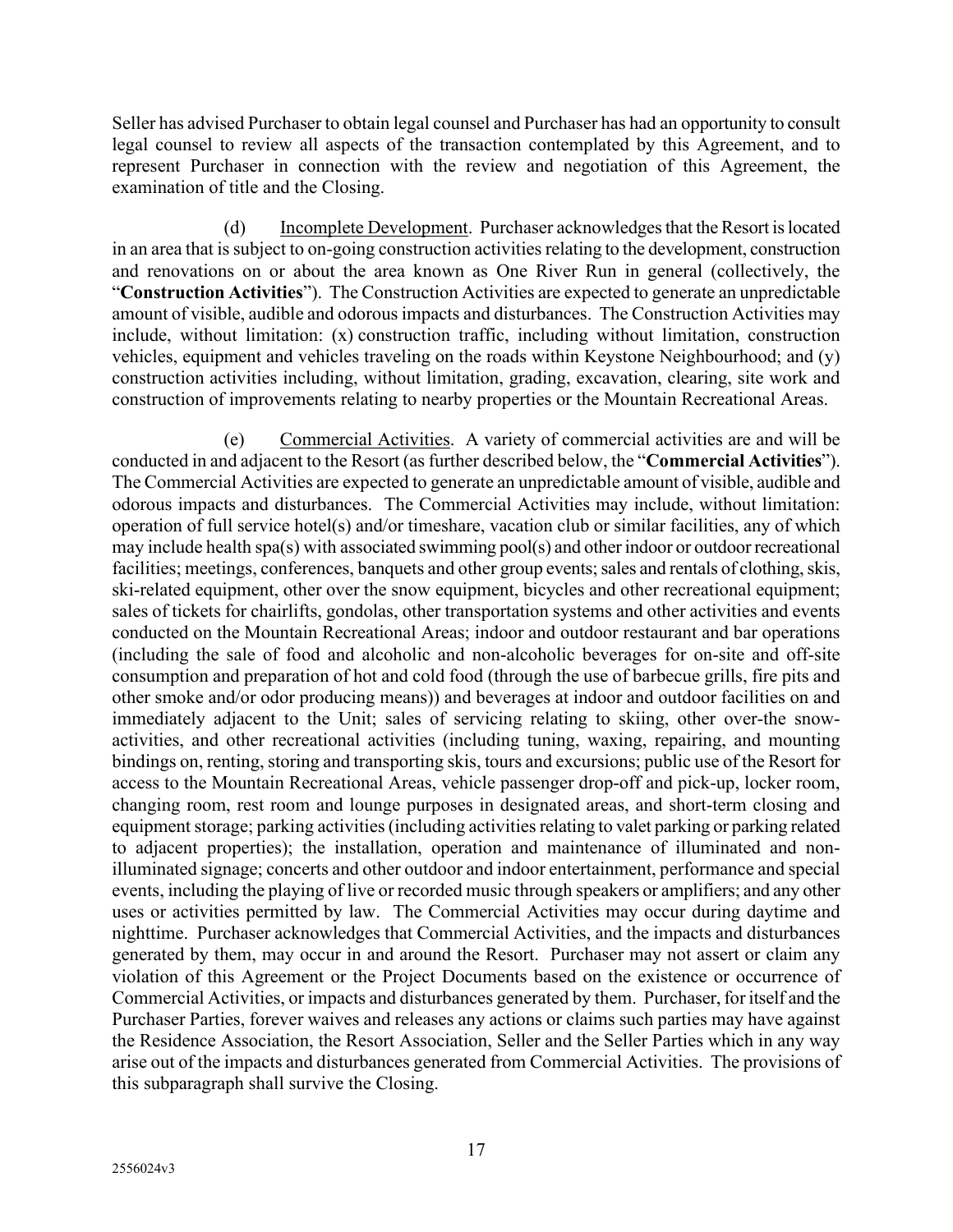(f) Ski Area. The Commercial Activities will also include activities relating to the recreational areas known as Keystone Mountain (the "**Ski Area**"). The Ski Area represents a unique and desirable amenity that includes many year-round activities. As such, the Ski Area may generate an unpredictable amount of visible, audible and odorous impacts and disturbances from activities relating to the construction, operation, use and maintenance thereof. As such (a) the Residence is located adjacent to or in the vicinity of areas used for skiing, all-season recreational purposes and other Mountain Activities (the "**Mountain Recreational Areas**"); (b) the Mountain Recreational Areas are expected to generate an unpredictable amount of visible, audible and odorous impacts and disturbances from activities relating to the construction, operation, use and maintenance of the Mountain Recreational Areas (the "**Mountain Activities**"); (c) the Mountain Activities may include, without limitation: (i) movement and operation of passenger vehicles (including buses, vans and other vehicles transporting passengers over adjacent streets and over, around and through the Mountain Recreational Areas), commercial vehicles, and construction vehicles and equipment; (ii) activities relating to the construction, operation and maintenance of roads, trails, ski trails, skiways and other facilities relating to the Mountain Recreational Areas (including tree cutting and clearing, trading and earth moving and other construction activities, construction, operating and maintenance of access roads, snow making equipment, chairlifts, gondola, busses or other transportation systems, operation of vehicles and equipment relating to trash removal, snow removal, snow grooming and over-the-snow or over-the-terrain transportation purposes, and operation of safety and supervision vehicles); (iii) activities relating to the use of the Mountain Recreational Areas (including skiing, snow-boarding, ski-patrol activities, and other over-the-snow activities, hiking, horseback riding, alpine slide, zipline, bicycling and other recreational activities); (iv) ski racing and organized events and competitions relating to the activities described in clause (iii) above; (v) concerts, festivals, art and other shows and displays, fireworks displays, outdoor markets and other performances and special events; (vi) restaurants, clubs, restrooms and other public use facilities; (vii) public accessto adjacent U.S. Forest Service lands; (viii) public parking facilities and the traffic related thereto; (ix) exterior lighting as necessary for the above activities, both temporary and permanent; and (x) other activities permitted by law; and (d) the Mountain Activities may occur during daytime and nighttime and may be temporarily or permanently interrupted, discontinued or modified, in whole or in part, from time to time.

(g) Corporations, Partnerships, Companies and Trusts; Authority; Non-Contravention; Consents. PLEASE NOTE THAT THE MANNER OF TAKING TITLE MAY HAVE SIGNIFICANT LEGAL AND TAX CONSEQUENCES TO PURCHASER, WHICH PURCHASER SHOULD DISCUSS WITH LEGAL AND TAX PROFESSIONALS. Purchaser represents that: (i) Purchaser is duly formed and has full power, authority and capacity, and has been duly authorized by all necessary action on the part of the directors, trustees, members, owners, and/or managers of Purchaser, to enter into this Agreement and to execute and deliver the documents to be executed and delivered by Purchaser pursuant to the terms of this Agreement (such documents, together with this Agreement, collectively the "**Purchase Documents**") and to perform Purchaser's obligations under the Purchase Documents; (ii) the Purchase Documents constitute valid and legally binding obligations of Purchaser, enforceable against Purchaser in accordance with, and subject to, their terms, except as the same may be limited by bankruptcy, insolvency, reorganization, moratorium or other laws affecting the rights of creditors generally and subject to the rules of law governing remedies; (iii) the execution and delivery of the Purchase Documents by Purchaser do not, and the consummation of the transactions contemplated by the Purchase Documents and compliance by Purchaser with the provisions of the Purchase Documents will not, conflict with, result in any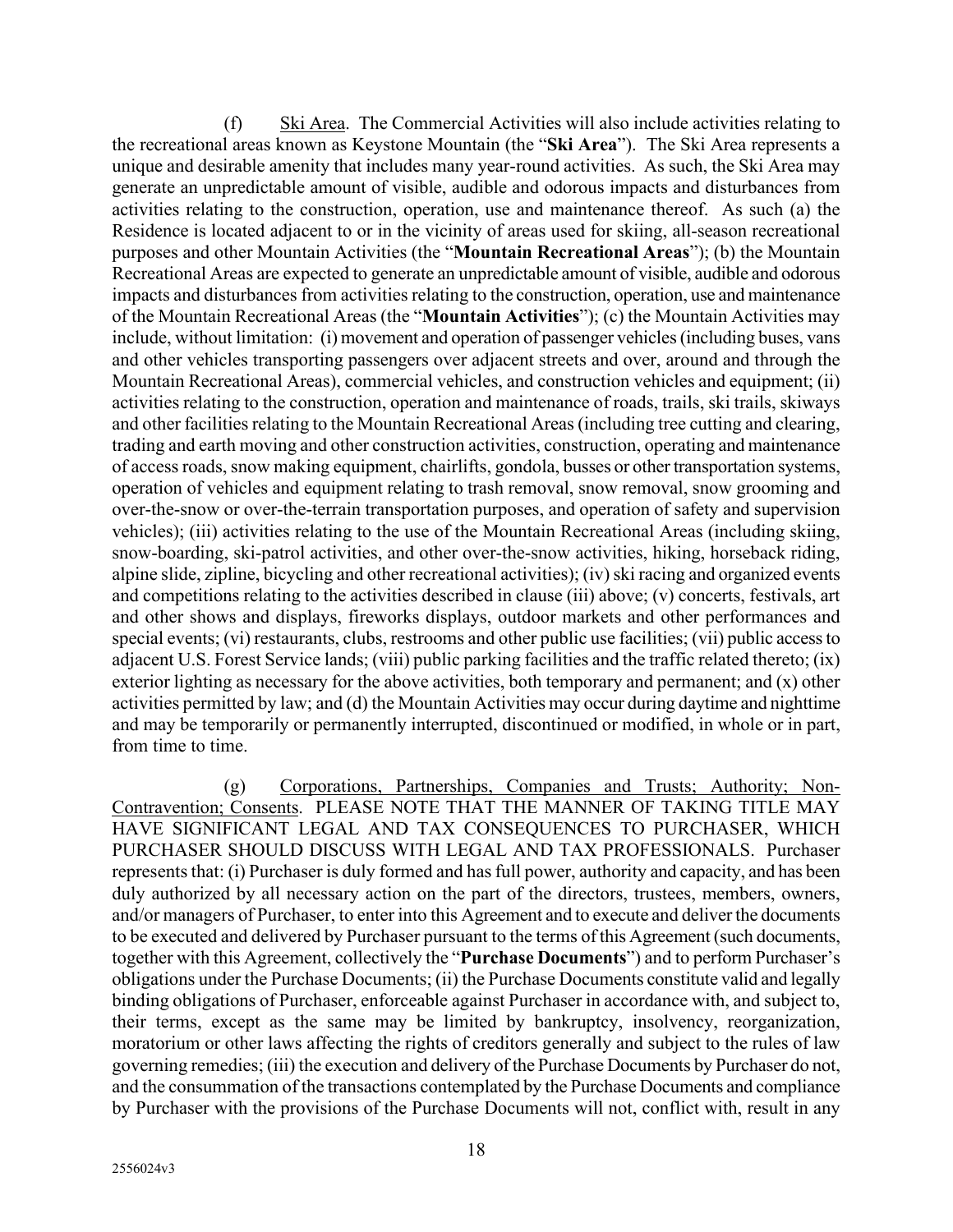violation or default (with or without notice or lapse of time or both) of, or give rise to a right of termination, cancellation or acceleration of, any material obligation or loss of a material benefit under  $(x)$  the organizational documents of Purchaser, or  $(y)$  any laws, rules, or regulations applicable to Purchaser (other than any such conflicts, violations, defaults, rights or losses that individually or in the aggregate would not prevent the consummation of the transactions contemplated by the Purchase Documents); and (iv) every consent, approval, order or authorization of, or registration, declaration or filing with, any governmental entity that is required by or with respect to Purchaser in connection with the execution, delivery and performance of the obligations under any Purchase Document, or the consummation by Purchaser of the transactions contemplated by the Purchase Documents, has been obtained or made or will be obtained or made as of the Closing date.

(h) Recorded Agreements; Adjacent Amenities. Purchaser acknowledges that Purchaser shall be subject to all other instruments and documents recorded (and to be recorded as set forth herein) in the Records which concern and restrict the use, occupancy and maintenance of the Project or the Unit, including but not limited to the Memorandum of Repurchase Option referenced in the Commitment. Further, a variety of activities provided by The KNC or other parties (the "**Amenities Activities**") are to be conducted nearby and adjacent to the Resort for an indefinite period of time (the "**Amenities Activity Areas**"); the Amenities Activities are expected to generate an unpredictable amount of visible, audible and odorous impacts and disturbances; and the Amenities Activities may include, without limitation, swimming pools, saunas, steam rooms, hot tubs, cold tubs, recreation facilities, fitness facilities, locker and changing rooms, bowling lanes, and other indoor and outdoor activities and services for the use, benefit and enjoyment of the members and guests of the KNC.

(i) Right of First Refusal. Purchaser specifically acknowledges that Seller has reserved a right of first refusal with respect to Purchaser's re-sale of the Unit following Closing, as described in the Residence Declaration. This right of first refusal is intended to protect the value of the Project and shall run with the land and shall be binding on all successors and assigns of all Owners, and shall terminate upon the earlier to occur of (a) the third (3rd) anniversary of the recording of the Residence Declaration, (b) the date on which the last residential unit owned by Seller or Seller's assignee has been sold, or (c) the recordation in the Records of an instrument executed by a duly authorized representative of Seller surrendering such right of first refusal. This right of first refusal shall grant Seller the opportunity to purchase the resale of a residential unit for the greater of (i) its original sales price paid by a purchaser; or (ii) the fair market value of the unit as proposed by an arms-length purchaser.

(j) Notice Regarding Soils Conditions. No later than delivery of the Project Documents package, Seller will deliver a soils analysis and site recommendation report, or a summary thereof (the "**Soils Report**"), on the Resort site from a licensed geotechnical engineering firm. The Soils Report was prepared by CTL Thompson and is dated June 4, 2008, as updated. If the Soils Report reveals a significant potential for expansive soils at the site, Seller also shall have delivered to Purchaser the publication required by C.R.S.  $\S$  6-6.5-101(1). Purchaser hereby acknowledges that Purchaser understands that soils within the State of Colorado may consist of both expansive soils and low-density soils which may result in shifting or other movement of the foundation or otherwise result in damage to the structural or other parts of the Unit if the Unit and property upon which it sits are not properly maintained.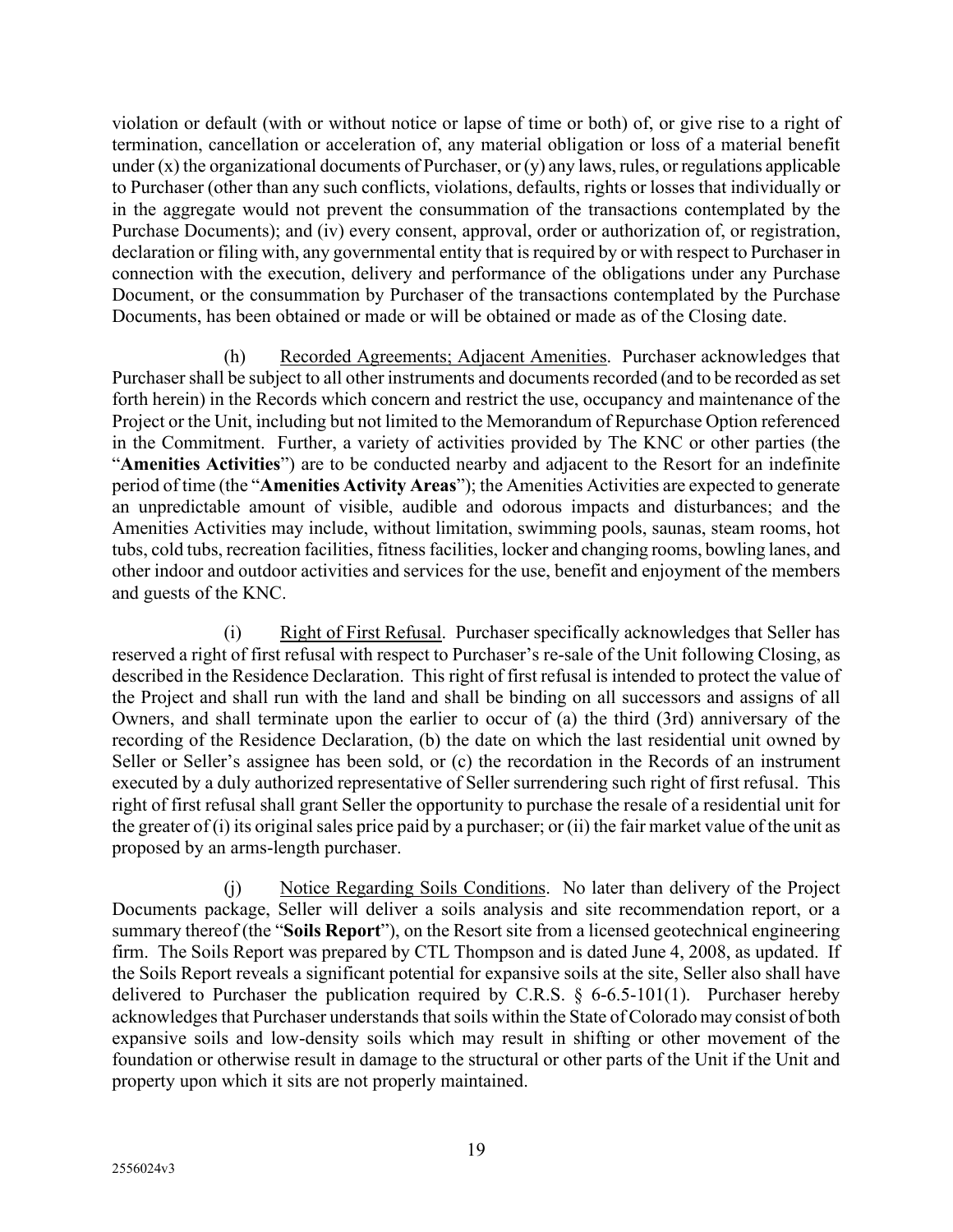(k) Environmental Conditions/Radon. Ecological and environmental conditions, including but not limited to radon gas, may affect residences in Colorado. Radon is a naturally occurring radioactive gas that, when it has accumulated in a building in sufficient quantities, may present health risks to persons who are exposed to it over time. Levels of radon that exceed federal and state guidelines have been found in buildings in Colorado. Additional information regarding radon and radon testing may be obtained from the county public health unit. Seller issues no warranty of any nature whatsoever with respect to the ecological and/or environmental conditions affecting the Unit, including but not limited to the existence of radon gas.

(l) Special Taxing Districts Disclosure. In accordance with Colorado law, Seller hereby makes the following disclosure:

**SPECIAL TAXING DISTRICTS MAY BE SUBJECT TO GENERAL OBLIGATION INDEBTEDNESS THAT IS PAID BY REVENUES PRODUCED FROM ANNUAL TAX LEVIES ON THE TAXABLE PROPERTY WITHIN SUCH DISTRICTS. PROPERTY OWNERS IN SUCH DISTRICTS MAY BE PLACED AT RISK FOR INCREASED MILL LEVIES AND TAX TO SUPPORT THE SERVICING OF SUCH DEBT WHERE CIRCUMSTANCES ARISE RESULTING IN THE INABILITY OF SUCH A DISTRICT TO DISCHARGE SUCH INDEBTEDNESS WITHOUT SUCH AN INCREASE IN MILL LEVIES. PURCHASER SHOULD INVESTIGATE THE SPECIAL TAXING DISTRICTS IN WHICH THE PROPERTY IS LOCATED BY CONTACTING THE COUNTY TREASURER, BY REVIEWING THE CERTIFICATE OF TAXES DUE FOR THE PROPERTY, AND BY OBTAINING FURTHER INFORMATION FROM THE BOARD OF COUNTY COMMISSIONERS, THE COUNTY CLERK AND RECORDER, OR THE COUNTY ASSESSOR.**

(m) Common Interest Community Disclosure.In accordance with Colorado law, Seller hereby makes the following disclosure:

**THE PROJECT IS PART OF ONE OR MORE COMMON INTEREST COMMUNITIES AND IS SUBJECT TO THE DECLARATION(S) FOR SAID COMMUNITIES. EACH OWNER OF A RESIDENTIAL UNIT IS REQUIRED TO BE A MEMBER OF THE RESIDENCE ASSOCIATION AND THE RESORT ASSOCIATION, WHICH ASSOCIATIONS ARE FURTHER MEMBERS OF THE KNC AND SUBJECT TO THE GOVERNING DOCUMENTS FOR KNC, AND WILL BE SUBJECT TO THE BYLAWS AND RULES AND REGULATIONS OF THE RESIDENCE AND RESORT ASSOCIATIONS. THE RESIDENCE AND RESORT DECLARATIONS, RESIDENCE AND RESORT BYLAWS AND RESIDENCE AND RESORT RULES AND REGULATIONS IMPOSE FINANCIAL OBLIGATIONS UPON OWNERS OF THE RESIDENTIAL UNITS, INCLUDING AN OBLIGATION TO PAY ASSESSMENTS OF THE RESIDENCE AND RESORT ASSOCIATIONS. IF AN OWNER DOES NOT PAY THESE ASSESSMENTS, THE RESIDENCE ASSOCIATION AND RESORT ASSOCIATION COULD PLACE A LIEN ON THE RESIDENCE OWNED BY SUCH OWNER AND POSSIBLY SELL IT TO PAY THE DEBT. THE DECLARATIONS, BYLAWS, AND RULES AND REGULATIONS OF THE RESORT COMMUNITY PROHIBIT THE OWNER FROM MAKING**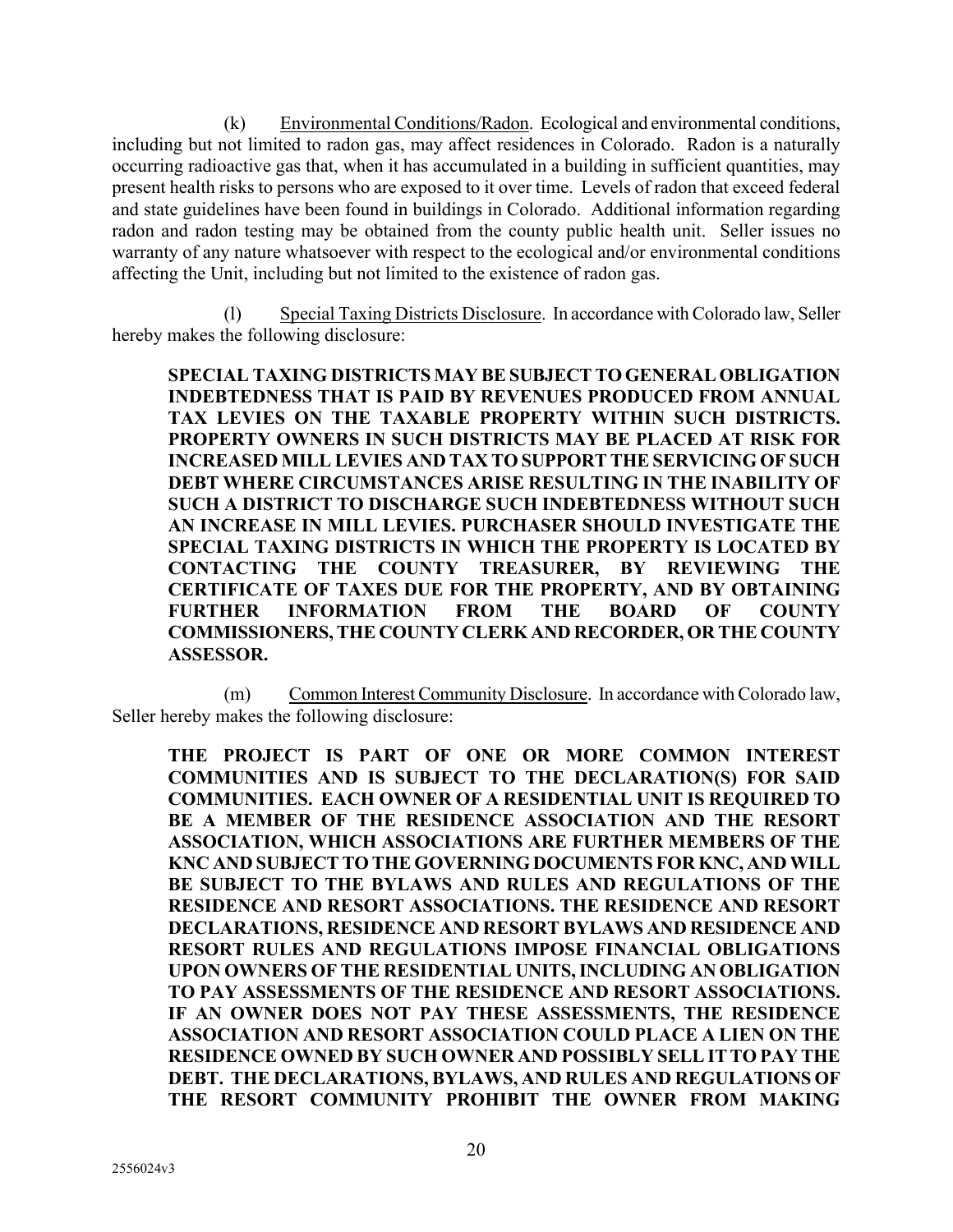**CERTAIN CHANGES TO A RESIDENCE WITHOUT THE APPROVAL OF THE RESORT AND/OR RESIDENCE ASSOCIATION. A PURCHASER OF A RESIDENCE SHOULD INVESTIGATE THE FINANCIAL OBLIGATIONS OF MEMBERS OF THE RESIDENCE ASSOCIATION, AND SHOULD CAREFULLY READ THE RESIDENCE AND RESORT DECLARATIONS, THE RESIDENCE AND RESORT BYLAWS AND THE RESIDENCE AND RESORT RULES AND REGULATIONS.**

(n) Building Codes. Spaces such as attics, chase ways, areas above, below or behind finished interior surfaces of the Unit or plenums constructed within the Project or within an individual Unit are restricted from any alternative use by applicable building codes, fire codes, and other ordinances, and the Project Documents. These areas are not available for any Owner's access, improvement, or use.

(o) Additional Disclaimers. Purchaser acknowledges that Purchaser has not relied upon, nor was its execution of this Agreement induced by, any representations by Seller or any Seller Party regarding any direct or indirect interest of, or past, present or future involvement of, any other person or entity in the Resort, the Project, the Residence Association, the Resort Association or the KNC including without limitation Seller or any affiliate of Seller. Further to the foregoing, Purchaser acknowledges and understands that Seller is the party with whom Purchaser is contracting for the purchase of the Unit, and Purchaser waives and disclaims any assertion or claim arising in connection with any marketing or other materials provided in connection with the Project referencing any particular person or entity, or any previous developer.

(p) Other Properties. By executing this Agreement, Purchaser acknowledges that Purchaser has not relied upon any statements or representations regarding the Resort, the Project, the Unit or the nature or development of any other properties in the vicinity of the Resort, including, without limitation, any representations made by Seller or any other Seller Party or any other real estate agency, except for those statements and representations expressly set forth in this Agreement. Purchaser acknowledges and agrees that neither Seller nor any of the Seller Parties have made any representations regarding the existence, preservation or permanence of any view from the Unit or the Resort or Project, nor have they given Purchaser any assurances whatsoever that Seller either can or will take action to restrict or control the development of any of the real property adjacent to or in the vicinity of the Unit or Resort. Purchaser acknowledges that there are no express or implied easements for views or for the passage of light and air to Purchaser's Unit. The provisions of this subparagraph shall survive Closing.

(q) Access. Purchaser acknowledges that the Seller and/or the Residence Association or Resort Association may grant certain easements to the public and/or adjacent property owners across certain portions of the Resort including all sidewalk and plaza areas, for access and other purposes. Upon the grant of any such access easement, the same shall thereafter automatically constitute a Permitted Exception, whether granted before or after Closing. Roads within the Resort are or may be subject to restricted or gated access limitations, and are or may be subject to the Resort Rules and Regulations.

(r) Mountain Conditions. Ownership of real property in mountain areas involves certain inherent inconveniences. These include, but are not limited to, (a) dripping water onto decks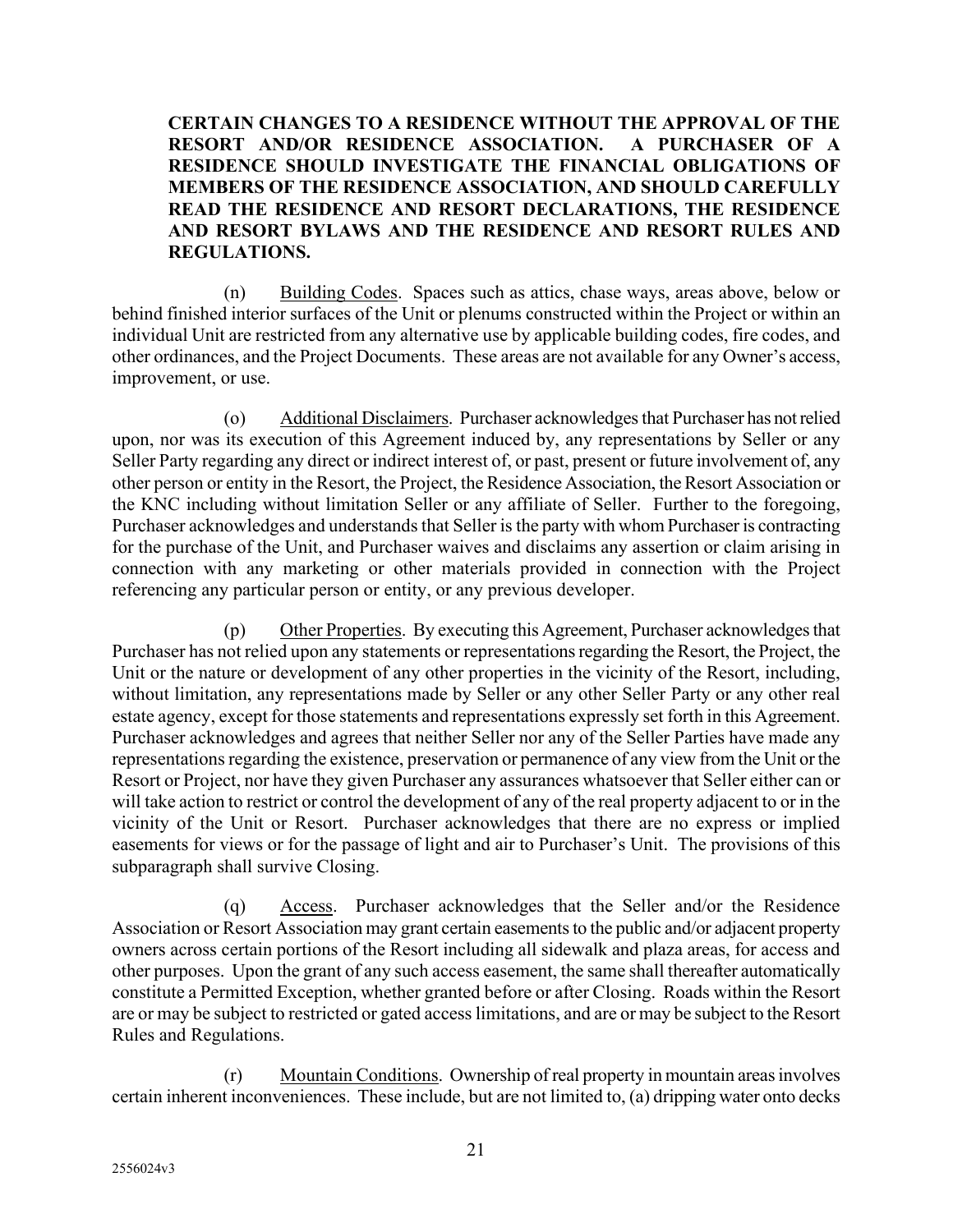and porches from snow melt, (b) snow and ice build-up on roofs, decks and porches during winter months, and the need to remove snow and ice to prevent leaking or damage to these structures, (c) the need to maintain the internal temperature of the Unit at a minimum temperature of 60 degrees Fahrenheit in order to prevent broken pipes, (d) limitations to, or disruptions or delays in, public or private access to the Resort and (e) other inconveniences arising from the sometimes severe winter conditions in the Rocky Mountains.

(s) No Area or Amenity Representations. Purchaser hereby acknowledges that neither Seller nor any of the Seller Parties have made any representation upon which the Purchaser has relied regarding schools, churches, restaurants, availability of ski, golf or other recreational or community amenities, public facilities or future development of the area in which the Resort is located.

(t) Insulation of Premises. Seller and Purchaser hereby acknowledge pursuant to 16 CFR § 460.16 of the Federal Trade Commission Regulations regarding labeling and advertising of home insulation, that the types, thicknesses and R-Values of insulation installed in the Unit is set forth below:

| Location              | <b>Type of Insulation</b> | Thickness | R-Value                        |
|-----------------------|---------------------------|-----------|--------------------------------|
| <b>Exterior Walls</b> | <b>Glass Fiber Batt</b>   | 6"        | $R-19$                         |
|                       | Mineral Fiberboard        | 2.5"      | R-7.5 Continuous<br>Insulation |
| Roof                  | Composite poly-iso        | 6"        | $R-35$                         |
|                       | <b>Glass Fiber Batt</b>   | 6"        | $R-19$                         |
| Foundation            | XPS                       | 2"        | $R-10$                         |

The "R-value" indicates the resistance of insulation to heat flow. The higher the R-value, the greater the insulating power. Seller has not made its own independent determination of the R-Value data provided to Seller by the insulation manufacturer.

(u) RESPA. As required by the Real Estate Settlement Procedures Act of 1974 ("RESPA"), Purchaser acknowledges that Seller has not directly or indirectly required Purchaser, as a condition of sale, to purchase either an owner's or mortgagee's title insurance policy from the Title Company. Seller hereby advises Purchaser that it will purchase, at Seller's sole cost and expense, an owner's policy of title insurance from the Title Company, as further provided in Paragraph 7 above. Seller advises Purchaser that if Purchaser does not wish Seller to purchase such title insurance policy from the Title Company, Purchaser may elect to change such insurance to a company of its choice and shall pay, at the Closing, that portion, if any, of the title insurance premium charged by the title insurance company selected by Purchaser in excess of the premium that would have been charged by the Title Company.

(v) OFAC Representations. Purchaser and (if applicable) each person or entity owning, directly or indirectly, an interest in Purchaser: (i) is not currently identified on the OFAC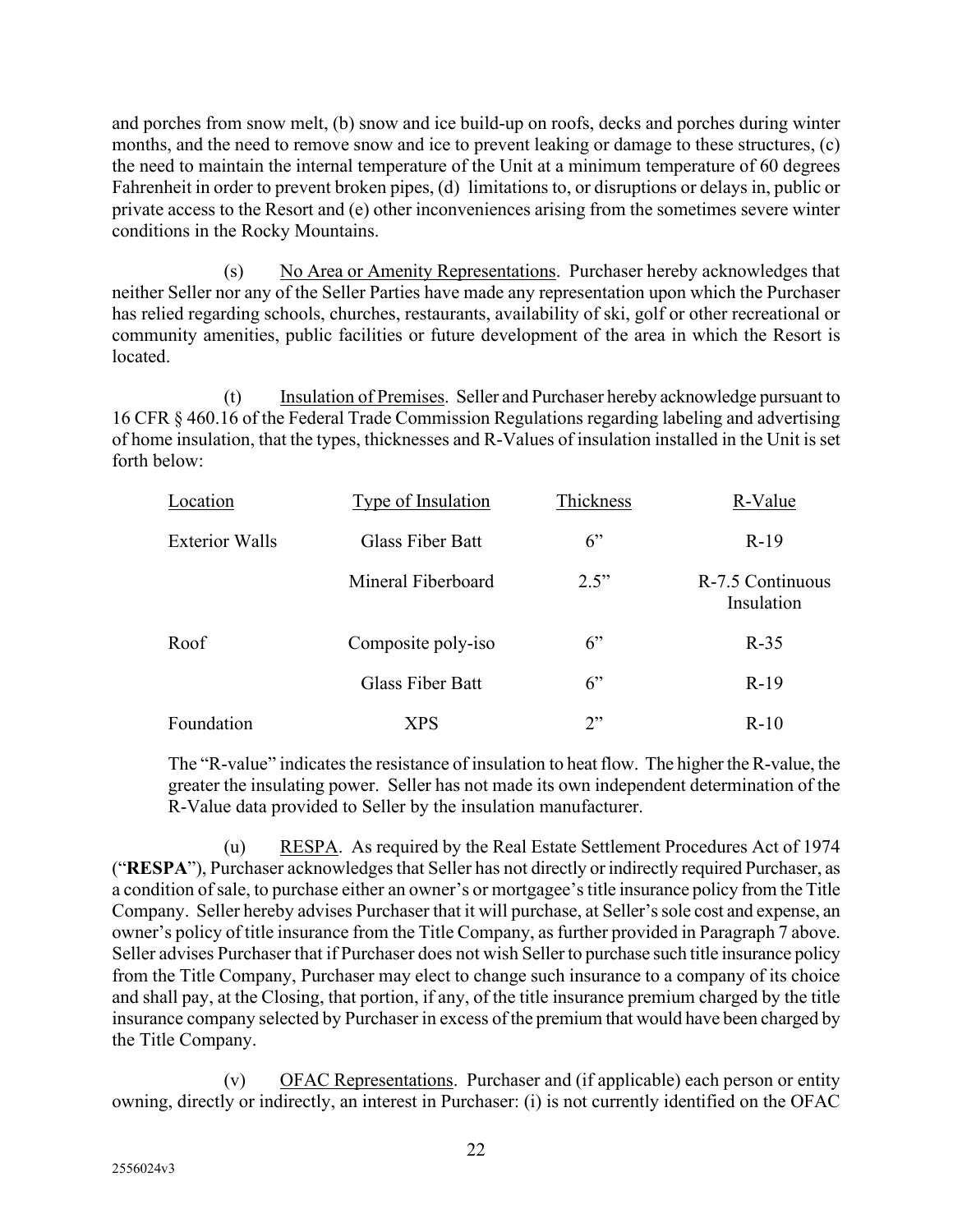list (as defined below), and (ii) is not a person with whom a citizen of the United States is prohibited to engage in transactions by any trade embargo, economic sanction, or other prohibition of United States law, regulation, or Executive Order of the President of the United States. "**OFAC List**" means the list of specially designated nationals and blocked persons subject to financial sanctions that is maintained by the U.S. Treasury Department, Office of Foreign Assets Control and any other similar list maintained by the U.S. Treasury Department, Office of Foreign Assets Control pursuant to any applicable law, including, without limitation, trade embargo, economic sanctions, or other prohibitions imposed by Executive Order of the President of the United States. The OFAC List is accessible through the internet website.

(w) Statutory Disclosure. Pursuant to C.R.S.  $\frac{8}{38-35.7-103(3)(a)}$ , Seller hereby advises Purchaser that the Unit has not previously been used as a methamphetamine laboratory.

(x) Potable Water Source. Purchaser specifically acknowledges that the source of potable water for the Property is a water provider, and that some water providers may rely, to varying degrees, on nonrenewable groundwater. Purchaser may wish to contact the provider to determine the long-term sufficiency of the provider's water supplies. The water provider may be contacted as follows:

| Name of provider:<br>Address: | <b>Snake River Water District</b><br>PO Box 2295, Dillon, Colorado 80405 |
|-------------------------------|--------------------------------------------------------------------------|
| Telephone:                    | $(970)$ 478-0328                                                         |
| Internet Address:             | www.snakeriverwater.com                                                  |

(y) Natural Materials. Purchaser acknowledges and understands that wood framing for the Resort building(s) and log and wood siding and wood floors may be incorporated in or included as part of the Project, the Resort, and/or the Unit, and that said wood products are natural materials subject to the laws of nature, and therefore, some warping, twisting, cracking and splitting may occur. Purchaser acknowledges that noise transference is greater for wood floors than for carpeted floors.

(z) Carbon Monoxide Alarms. IN ACCORDANCE WITH COLO. REV. STAT. § 38-45-102, SELLER ASSURES PURCHASER THAT AN OPERATIONAL CARBON MONOXIDE ALARM IS INSTALLED WITHIN FIFTEEN FEET OF THE ENTRANCE TO EACH ROOM LAWFULLY USED FOR SLEEPING PURPOSES OR IN A LOCATION AS SPECIFIED IN ANY BUILDING CODE ADOPTED BY THE STATE OR ANY LOCAL GOVERNMENT ENTITY.

(aa) Surface Estate Disclosure. **THE SURFACE ESTATE OF THE PROPERTY MAY BE OWNED SEPARATELY FROM THE UNDERLYING MINERAL ESTATE, AND TRANSFER OF THE SURFACE ESTATE MAY NOT INCLUDE TRANSFER OF THE MINERAL ESTATE. THIRD PARTIES MAY OWN OR LEASE INTERESTS IN OIL, GAS, OR OTHER MINERALS UNDER THE SURFACE, AND THEY MAY ENTER AND USE THE SURFACE ESTATE TO ACCESS THE MINERAL ESTATE.**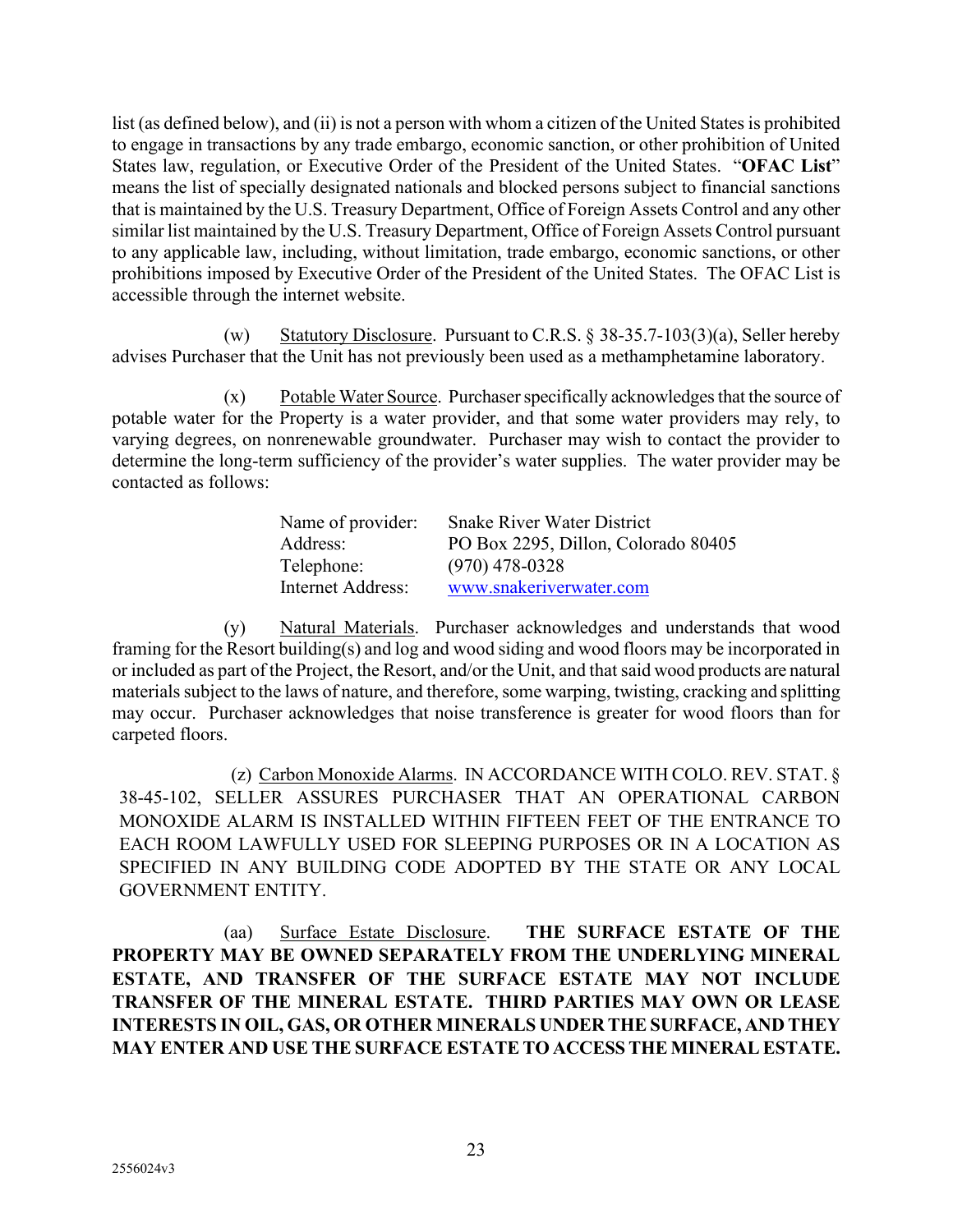#### **THE USE OF THE SURFACE ESTATE TO ACCESS THE MINERALS MAY BE GOVERNED BY A SURFACE USE AGREEMENT, A MEMORANDUM OR OTHER NOTICE OF WHICH MAY BE RECORDED WITH THE COUNTY CLERK AND RECORDER.**

**THE OIL AND GAS ACTIVITY THAT MAY OCCUR ON OR ADJACENT TO THIS PROPERTY MAY INCLUDE, BUT IS NOT LIMITED TO, SURVEYING, DRILLING, WELL COMPLETION OPERATIONS, STORAGE, OIL AND GAS, OR PRODUCTION FACILITIES, PRODUCING WELLS, REWORKING OF CURRENT WELLS, AND GAS GATHERING AND PROCESSING FACILITIES.** 

#### **THE PURCHASER IS ENCOURAGED TO SEEK ADDITIONAL INFORMATION REGARDING OIL AND GAS ACTIVITY ON OR ADJACENT TO THIS PROPERTY, INCLUDING DRILLING PERMIT APPLICATIONS. THIS INFORMATION MAY BE AVAILABLE FROM THE COLORADO OIL AND GAS CONSERVATION COMMISSION.**

(bb) RockResorts. Purchaser acknowledges that the Project is not owned, developed or sold by RockResorts or its affiliates. Seller uses the "RockResorts" name and trademarks under a license from RockResorts Hotels Limited. The sole involvement of RockResorts Hotels Limited and its affiliates in the sale and marketing of the Units in the Project is as licensor of the RockResorts name and trademarks and Purchaser acknowledges that RockResorts Hotels Limited and its affiliates shall have no responsibility or liability in connection with any express or implied representations or warranties that Seller or its agents may make or be alleged to have made with respect to the Units in the Project or otherwise with respect to the sale or marketing of the Project. Seller makes no representation or warranty as to the continued involvement of RockResorts as the Hotel operator.

(cc) Gondola; Ski Area Operations. Purchaser acknowledges and accepts that the Project is located adjacent to a high-speed public gondola within Keystone Resort (the "**Gondola**"). The Gondola, coupled with related commercial uses which may or may not include lift ticket sales and other mountain support services, will generate impacts and inconveniences commensurate with the public nature of such uses. The Gondola is currently operated by VSR or its affiliate. Purchaser acknowledges that the Gondola is expected to operate generally between December 20 and April 1 of each ski season, but that it may operate less often or at other times and dates as determined by VSR in its sole discretion. Purchaser acknowledges that Seller is not the operator of the Keystone ski area, and accordingly, Seller cannot make any representations relating thereto. Purchaser fully understands that the operator of the Keystone ski area may decide, in its sole discretion, whether any or all of the chairlifts within the Keystone ski area should be operated. Without limiting the generality of the foregoing, Purchaser specifically acknowledges that Seller has made no representations regarding opening and closing dates of the Keystone ski area.

(dd) Declarant Inaction. Purchaser acknowledges that Seller, as Declarant under the Declaration, shall not be responsible for responding to or taking any affirmative action on behalf of the Residence Association or Resort Association or an individual member of the Resort Association or Residence Association to mitigate, alleviate, remedy or cure any off-site conditions that may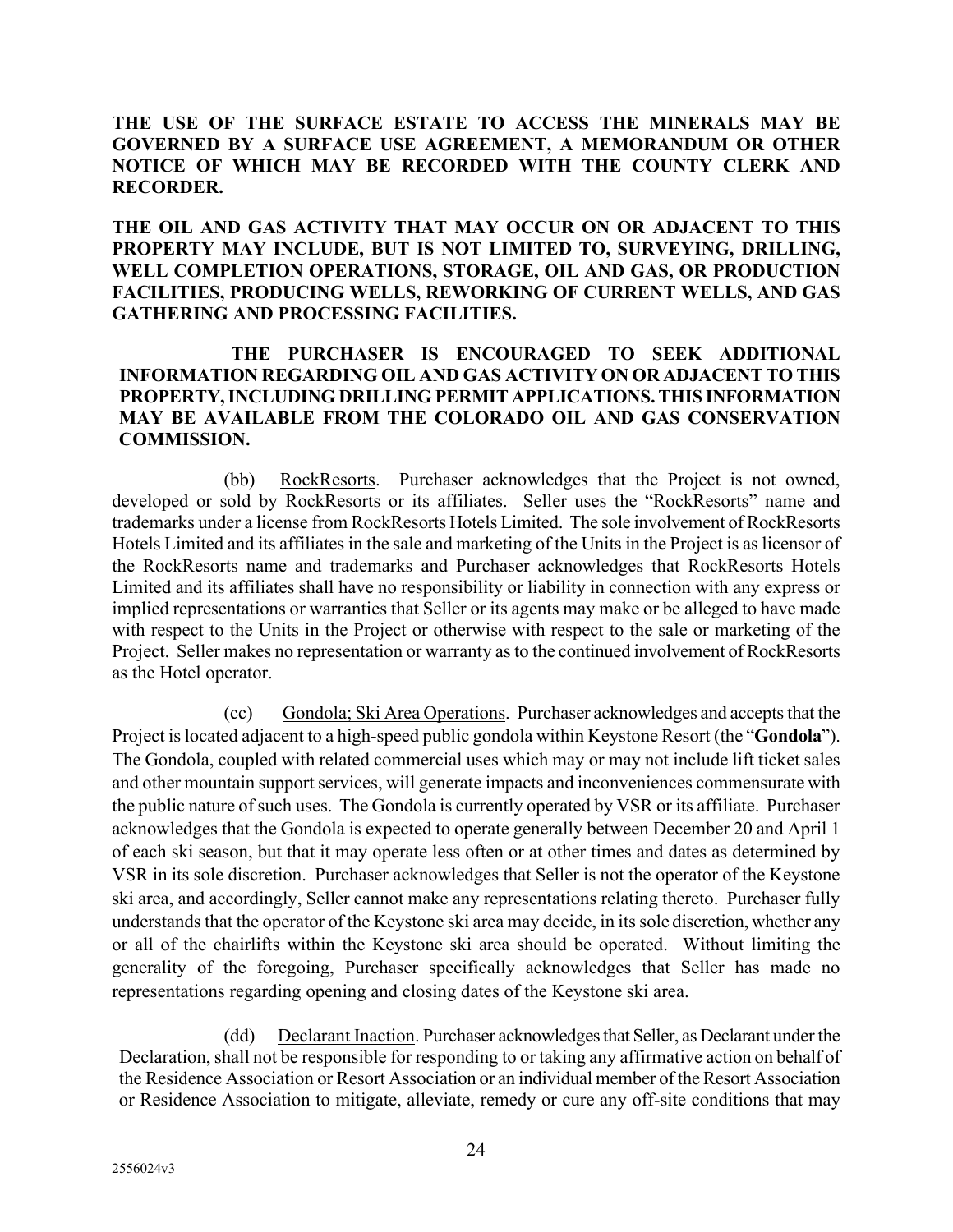directly impact the Residence Association or Resort Association or any portion thereof, and such inaction by Seller, as Declarant under the Project Documents, shall not constitute a breach of fiduciary duty by the directors and officers of the Residence Association or Resort Association that are appointed by Seller, as Declarant under the Declaration, pursuant to the Bylaws of the Resort Association and of the Residence Association.

(ee) Acknowledgment; Release and Indemnity; Survival of Covenants. Purchaser hereby acknowledges and accepts the foregoing disclaimers and agrees to waive any and all rights Purchaser may have by virtue of the representations and warranties disclaimed. Purchaser, for itself and for the Purchaser Parties, hereby agrees to indemnify, defend and hold Seller and the Seller Parties harmless from and against any and all loss, threat of loss, suits, claims, actions, liabilities, damages, obligations, demands, costs and expenses (including attorneys' fees) arising out of or in connection with any matter warranty or representation disclaimed in this Paragraph [17](#page-15-0) or any breach by Purchaser of any covenant, representation or warranty contained in this Paragraph [17.](#page-15-0) The provisions of this Paragraph [17](#page-15-0) shall survive Closing.

(ff) Confidentiality. At all times prior to the Closing of this Agreement and following any termination of this Agreement prior to Closing for whatever reason, Purchaser, on behalf of itself and the Purchaser Parties, agrees to treat, and will cause the Purchaser Parties to treat, all provisions and terms hereof, and all disclosures and materials made or delivered hereunder, as strictly confidential. Purchaser shall not disseminate or disclose any non-public information contained herein without the prior written authorization of Seller; provided, however, Purchaser may share such information as needed with its prospective lenders, attorneys, accountants and other agents relevant to the purchase and sale conveyance contemplated herein. Purchaser expressly acknowledges that the terms and conditions of sale are highly sensitive in relation to Seller's ability to market and sell other residences within the Project, and that Purchaser's violation of the foregoing confidentiality covenants would be likely to result in significant harm to Seller. Accordingly, Purchaser acknowledges that economic damages may not adequately protect Seller from said harm and that Seller shall be entitled, among other remedies, to seek equitable relief in the form of an injunction specifically enforcing the foregoing provisions.

### 18. **Ski Club Membership.**

(a) Seller and/or its affiliate shall endeavor to operate a private ski club within the Resort to be known as the Kindred Ski Club (the "Club"). Club amenities are intended to include (subject to change) a private ski locker room and lounge, ski valet, ski storage, and access to fitness, wellness, pool and hot tub areas within the Resort. Membership in the Club will provide a member with exclusive use of one (1) ski locker for storage of soft goods, boots and helmets. This Agreement includes the purchase and activation of a residential membership in the Club for the Purchaser (the "Club Membership") on terms and conditions set forth in the Club Documents (defined below) and in the Club residential membership agreement (the "Membership Agreement"). Seller will cause the Club initiation fee for Purchaser's Club Membership to be waived; provided that the (i) full amount of the Purchase Price is payable by Purchaser to Seller, and (ii) Membership Agreement is executed by Purchaser at Closing. Subsequent purchasers of the Unit will be subject to the then-applicable initiation fee. On and subsequent to Closing, Purchaser will be responsible for all Club dues, costs and expenses associated with the Club and the specific class of Club residential memberships in addition to Purchaser's obligation to pay assessments to the Residence Association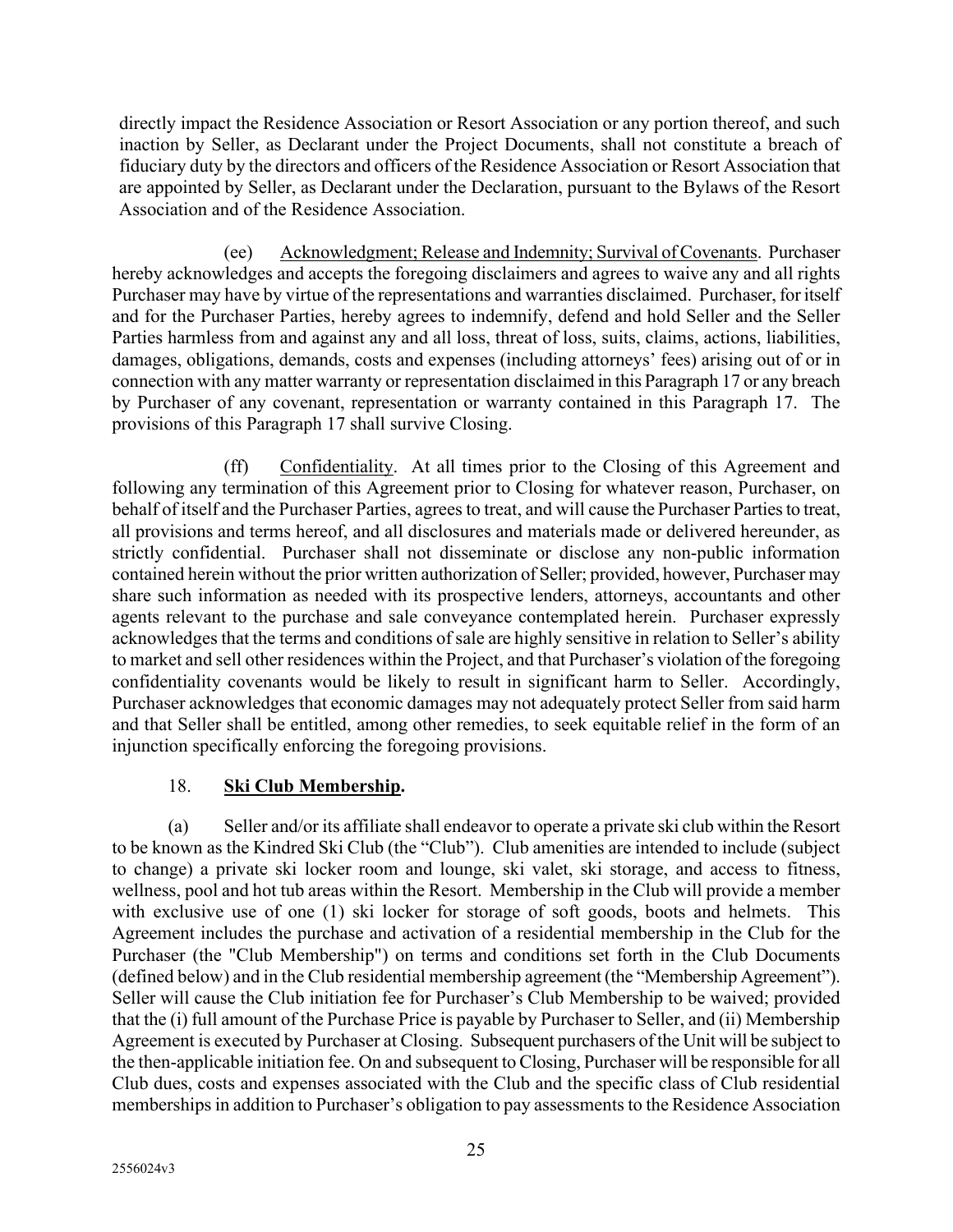and Resort Association. Club dues for Club residential memberships are currently anticipated to be less than Club dues for Club non-residential memberships offered to non-Unit owners. More information on Club dues, fees and expenses will be provided as part of the Club Documents.

(b) Copies of the Club membership plan, Club rules and regulations, schedules of Club dues, fees and expenses, other documents or policies governing the use, operation and membership of the Club, and other documents related to the Club Membership (as amended from time to time, the "Club Documents") will be provided to Purchaser on or before the due date for the Second Additional Deposit. On or before the Closing, Purchaser shall activate the membership in the Club by executing and delivering Purchaser's counterpart signature to the Membership Agreement. In the event Purchaser timely delivers a signed Membership Agreement, without limitation to the terms and acknowledgements set forth in the Membership Agreement and Club Documents, Purchaser acknowledges and agrees that such membership will be subject to the Club Documents in effect from time to time in effect, including, without limitation, limitations on use of the membership by guests and renters, and restrictions on the transferability of such membership.

(c) In the event that Purchaser fails or refuses to deliver a signed Membership Agreement at Closing, Purchaser acknowledges and agrees that Purchaser shall be in default of this Agreement and Seller shall be entitled to all rights and remedies provided herein, including Seller's retention of the Earnest Money as liquidated damages. Purchaser acknowledges that the purchase of a Residence does not convey any vested right, license or easement, prescriptive or otherwise, to use the Club facilities or Club amenities, nor any ownership interest in the Club, its facilities, or amenities. Rights to use the Club member-only facilities, and any other rights offered through the Club, are available only through membership in the Club and are subject to the terms and conditions of the Club Documents.

(d) By signing this Agreement, Purchaser further acknowledges and agrees that the Club operator, and not Seller, is the operator of the Club and shall rely solely on the Club operator for Club-related information, documentation, and Club-related responsibilities. Purchaser acknowledges that there may be parties who utilize the Club and are not owners of any property within the Resort. The Club may (or may not) be made available for promotional use and for use by guests and invitees in the sole discretion of the Club owner and Club operator.

### 19. **Warranties**.

(a) Disclaimer. EXCEPT AS EXPRESSLY PROVIDED IN SUBPARAGRAPH (b) BELOW, AND TO THE GREATEST EXTENT PERMITTED BY APPLICABLE LAW, SELLER HEREBY DISCLAIMS ALL WARRANTIES RELATING TO THE UNIT. SELLER MAKES NO WARRANTY OR REPRESENTATION OF ANY NATURE, EXPRESS OR IMPLIED, INCLUDING, BUT NOT LIMITED TO, THOSE OF WORKMANLIKE CONSTRUCTION, HABITABILITY, DESIGN, CONDITION, OR QUALITY AS TO THE LAND UNDERLYING THE RESORT, THE PROJECT, THE RESORT, THE COMMON ELEMENTS, THE LIMITED COMMON ELEMENTS, THE UNIT, OR THE OTHER IMPROVEMENTS CONSTITUTING THE RESORT OR THE PROJECT, AND SELLER HEREBY EXPRESSLY DISCLAIMS ANY SUCH REPRESENTATIONS OR WARRANTIES. SELLER SPECIFICALLY DISCLAIMS, AND PURCHASER FOR ITSELF AND FOR THE PURCHASER PARTIES, SPECIFICALLY RELEASES SELLER FROM, ANY LIABILITY FOR INCIDENTAL OR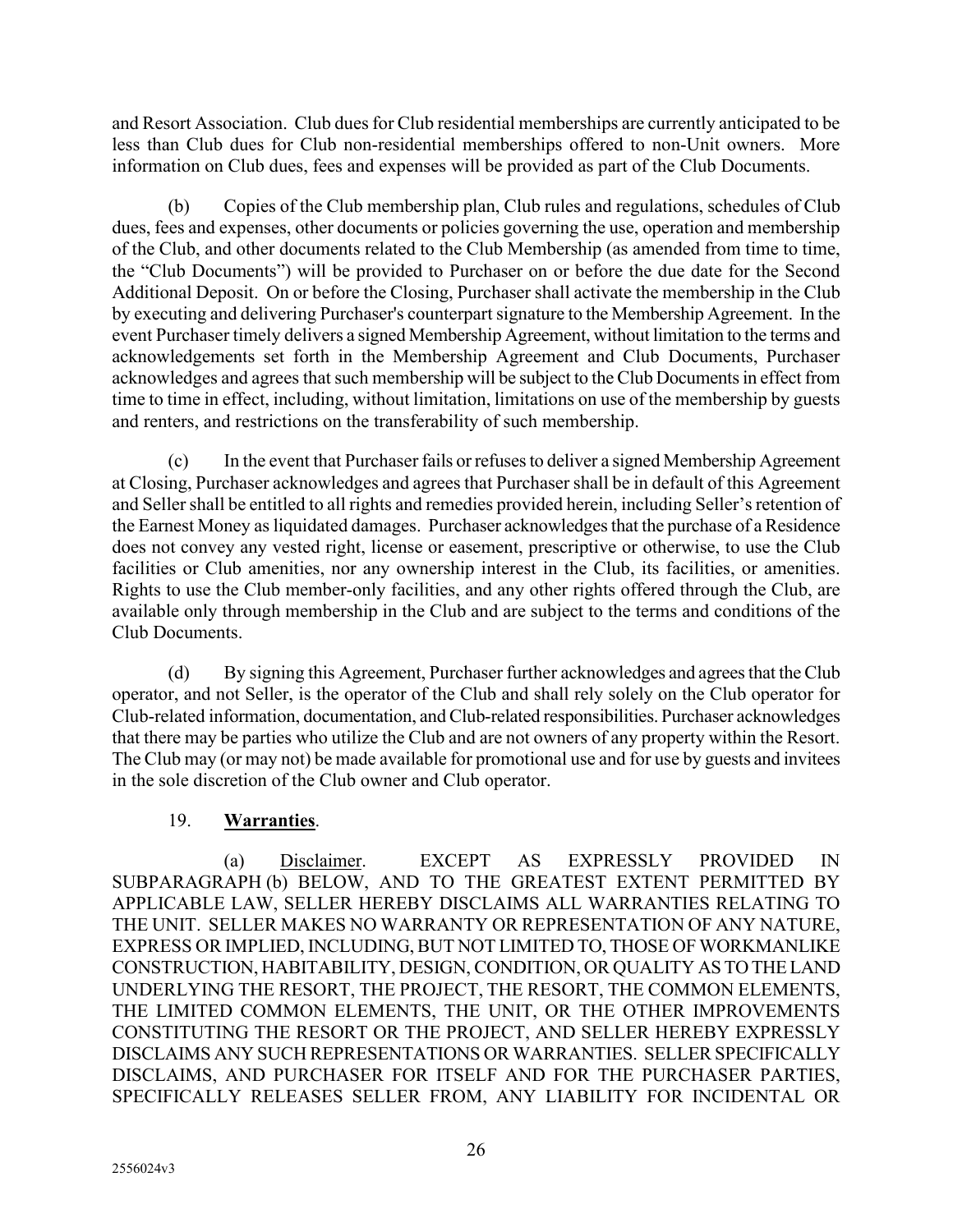CONSEQUENTIAL DAMAGES TO ANY PERSON OR THE UNIT OR ANY OTHER REAL OR PERSONAL PROPERTY RESULTING FROM A DEFECT. WITH REGARD TO THE APPLIANCES AND ANY OTHER ITEMS OF TANGIBLE PERSONAL PROPERTY, SELLER DISCLAIMS ALL WARRANTIES INCLUDING, BUT NOT LIMITED TO, THOSE OF MERCHANTABILITY OR FITNESS FOR A PARTICULAR PURPOSE.

(b) Seller Limited Warranty. Seller hereby warrants that all materials incorporated in and made a part of the Unit were new as of the date of installation and that the same shall remain free from defects in workmanship or material for a period of one (1) year from the date of Substantial Completion. Seller shall cause to be remedied, by repair or replacement, without cost or expense to Purchaser, any defects in said materials or workmanship in the materials incorporated in and made a part of the Unit, which appear within one (1) year from the date of Substantial Completion, subject to Purchaser's timely provision of notice in the manner set forth below, and subject to the limitation specified herein. Purchaser's sole remedy (in lieu of all remedies implied by law or otherwise) in connection with defects in the Unit shall be to enforce the limited warranties set forth in this subsection (the "**Limited Warranty**"), with said enforcement subject to the limitations and requirements contained herein.

> (i) Notice Procedure. In the event that Purchaser identifies a defect for which the Limited Warranty applies, Purchaser shall, no more than ten (10) days after discovery of said defect, provide Seller with written notice thereof, identifying the same with particularity. Upon Seller's good faith determination that the Limited Warranty applies, Seller shall thereafter cause said defect to be remedied or repaired.

> (ii) Limitations. Purchaser acknowledges that wood flooring is derived from natural materials and that a certain amount of shrinkage, swelling, warping, buckling or other similar effects may be expected. Accordingly, Seller's obligations under the Limited Warranty are subject to certain conditions and limitations such that Seller shall not have, and expressly disclaims, any warranty obligation with respect to claimed defects in wood flooring in the nature of (1) minor scratches, wood texture and/or staining, nail protrusions, and minor variances in appearance; (2) cracks, gaps or minor separations arising from swelling, shrinkage, warping or buckling in accordance with industry tolerances; (3) damage from improper care or cleaning methods; (4) damage from footwear; and (5) damage from moving or placement of personal property. Seller shall not be responsible for any defects where the cause is determined to result from Purchaser's actions, negligence or insufficient maintenance.

(iii) Not Applicable to Common Elements. This Limited Warranty does not extend to any Common Elements of the Project or the Resort, including, without limitation, building systems servicing the Unit. Seller will provide a separate one-year limited warranty to the Residence Association covering the Common Elements in the Project, in a form substantially similar to this limited warranty, commencing upon the date that a temporary or conditional certificate of occupancy or any other document permitting occupancy of the building comprising the Project is issued, whether subject to conditions or otherwise.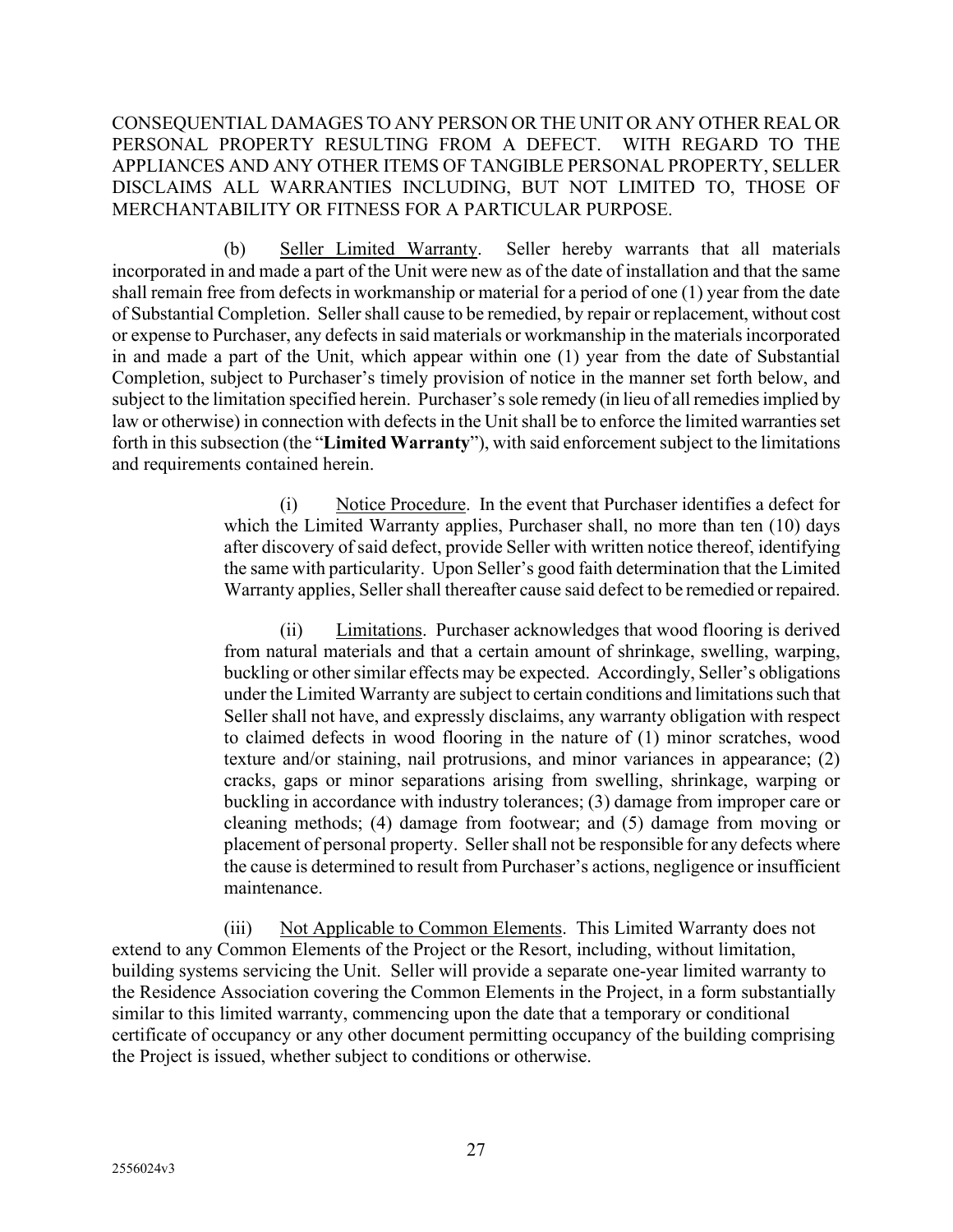(iv) Non-Transferrable. Seller's warranty to Purchaser hereunder is nontransferable and in no event shall any subsequent purchaser of the Unit be entitled to any claim for repair replacement or otherwise of any part of the Unit, including without limitation, the structural components of the Unit, except as may be required by law. Additionally, by executing this Agreement, Purchaser agrees to include the foregoing confirmation of non-transferability of Seller's warranty in any subsequent purchase and sale agreement for the Unit.

(c) Appliance Warranty. Without limiting the generality of the disclaimer set forth in subparagraph (a) above, no warranty is given by Seller with respect to any items of tangible personal property in the Unit (whether or not such property is attached to or installed in the Unit) including, without limitation, any range, oven, range hood and fan, trash compactor, microwave, garbage disposal, dishwasher, refrigerator, washer, dryer, hot water heater, steam showers, hot tubs, fireplace inserts, components of the telecommunications, heating, ventilation or any other systems and any fire alarm or other life-safety or security system installed in or servicing the Unit (collectively, the "**Appliances**"). Seller will assign to the Purchaser at Closing any unexpired warranties Seller has received from the manufacturers of such Appliances to the extent such warranties are assignable. Purchaser shall pursue any warranty matters directly with the manufacturer. Seller shall not be responsible for the performance of any such manufacturer under the manufacturer's warranties and Seller shall not be required to intervene or otherwise act in connection with warranty requests or complaints. With respect to the Appliances, whether or not warranted by manufacturers, all implied warranties are expressly disclaimed and do not apply, including, without limitation, the implied warranties of merchantability and fitness for a particular purpose, if created and recognized under Colorado law.

(d) Magnuson-Moss Warranty Act Compliance. The warranty disclaimers and disclosures set forth above have been prepared to comply with the disclosure requirements of the Magnuson-Moss Warranty - Federal Trade Improvement Act (15 U.S.C. § 2301, as amended). Some states do not allow limitations on how long an implied warranty lasts or the exclusion or limitation of incidental or consequential damages so the above limitation may not apply to Purchaser. Purchaser may also have other rights which vary from state to state.

(e) Acknowledgment; Survival of Covenants. Purchaser hereby acknowledges and accepts the foregoing disclaimers and agrees to waive any and all rights Purchaser may have by virtue of the representations and warranties disclaimed. Purchaser assumes the risk of damage occurring in the Unit after Closing regardless of the cause. The provisions of this Paragraph shall survive Closing. Any appliance, item of equipment, or other item in the Unit (whether or not attached to or installed in the Unit) which is a "consumer product" as defined in the Magnuson Moss Warranty Act, 15 U.S.C. § 2301, is hereby excluded from the coverage under this limited warranty. The following are examples of consumer products: fire and security alarm systems, refrigerator, trash compactor, range, dishwasher, garbage disposal, gas fireplace unit, air conditioner, furnace, hot water heater, water source heat pump, clothes washer and dryer, hot tub, audio/visual equipment and thermostats. The Unit may not contain some of these items, and it may contain other items that may also be consumer products. With regard to any consumer products in the Unit, Seller disclaims all warranties. Seller is not responsible for performance under any such manufacturers' warranties in any way. However, Seller hereby assigns and transfers to Purchaser all manufacturers' warranties applicable to all such consumer products, subject to final Closing and conveyance of the Unit. WITH REGARD TO ANY SUCH CONSUMER PRODUCTS, WHETHER OR NOT WARRANTED BY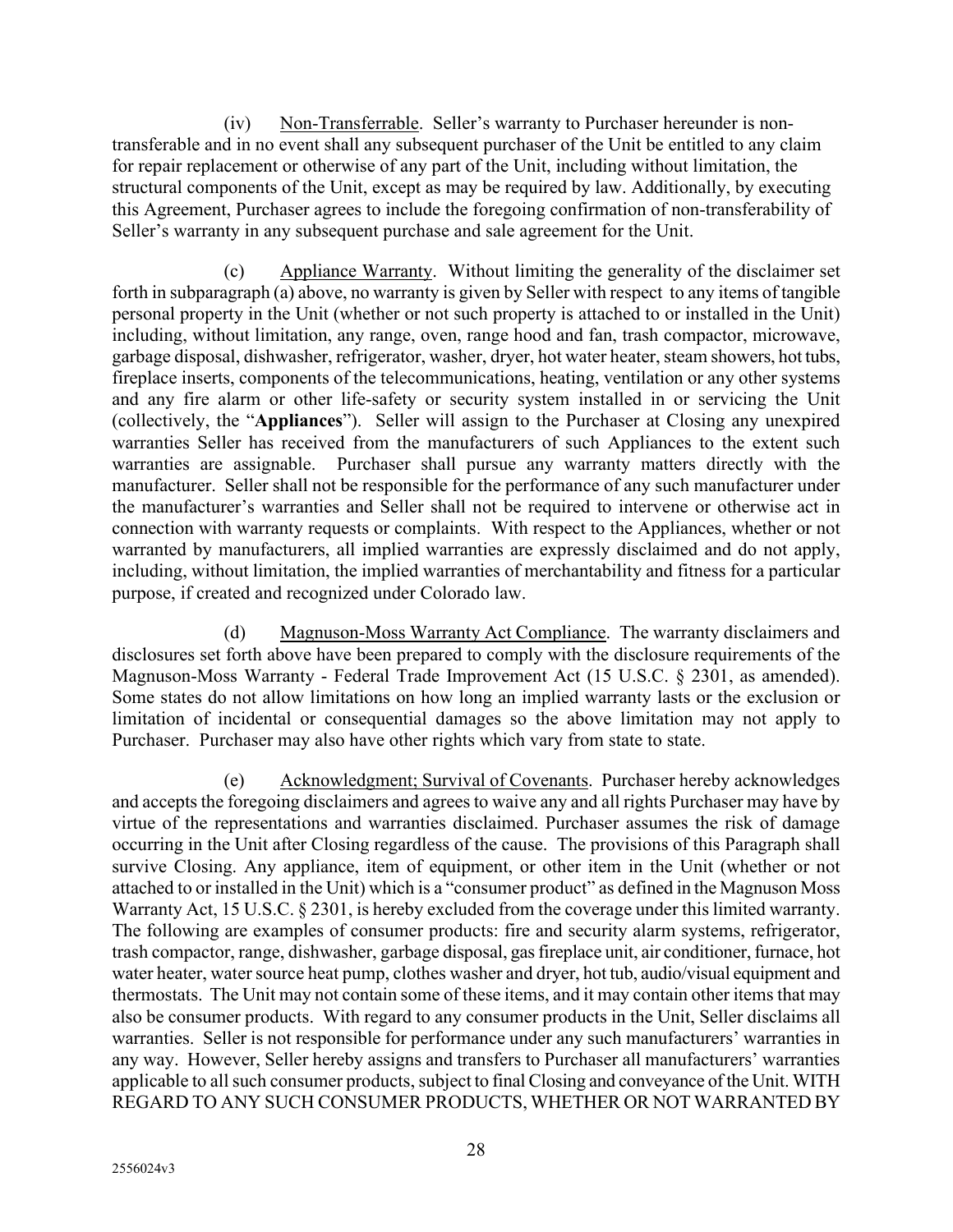MANUFACTURERS, SELLER DISCLAIMS ALL WARRANTIES INCLUDING, BUT NOT LIMITED TO, THOSE OF MERCHANTABILITY OR FITNESS FOR A PARTICULAR PURPOSE.

PURCHASER AGREES TO COMPLY WITH ALL MAINTENANCE MANUALS AND OTHER DOCUMENTS AND RECOMMENDATIONS PROVIDED TO PURCHASER WITH RESPECT TO THE INSPECTION, OPERATION AND ROUTINE MAINTENANCE OF ALL SYSTEMS, EQUIPMENT, AND SIMILAR ITEMS (INCLUDING, BUT NOT LIMITED TO, MECHANICAL, ELECTRICAL, PLUMBING, STRUCTURAL AND EXTERIOR SYSTEMS AND IMPROVEMENTS) MADE PART OF OR SERVING THE UNIT. PURCHASER UNDERSTANDS AND AGREES THAT IF PURCHASER FAILS TO FOLLOW THE INSPECTION, MAINTENANCE AND REPAIR REQUIREMENTS AND STANDARDS CONTAINED IN SUCH MANUAL OR MATERIALS DELIVERED TO PURCHASER AND SUCH FAILURE CAUSES, WHETHER IN WHOLE OR IN PART, DAMAGE TO THE UNIT OR OTHER PROPERTY, THE RESULTING DAMAGE SHALL NOT BE COVERED BY THIS LIMITED WARRANTY AND SHALL FURTHER BE DEEMED NOT TO BE THE RESULT OF A DESIGN OR CONSTRUCTION DEFECT.

EXCEPT AS STATED IN THE FIRST PARAGRAPH OF THIS LIMITED WARRANTY ABOVE, SELLER MAKES NO WARRANTY OR REPRESENTATION OF ANY NATURE, EXPRESS OR IMPLIED, INCLUDING, BUT NOT LIMITED TO, THOSE OF WORKMANLIKE CONSTRUCTION, HABITABILITY, DESIGN, CONDITION, OR QUALITY AS TO THE UNDERLYING LAND, RESORT, THE UNIT, OR THE OTHER IMPROVEMENTS CONSTITUTING THE PROJECT, AND, TO THE EXTENT PERMITTED BY LAW, SELLER SPECIFICALLY EXCLUDES SUCH MATTERS IN CONSIDERATION OF THE EXPRESS WARRANTIES GIVEN UNDER THIS AGREEMENT.

AS MORE FULLY SET FORTH BELOW, SELLER MAKES NO REPRESENTATION OR WARRANTY CONCERNING ANY GEOLOGICAL OR ENVIRONMENTAL MATTERS AND SPECIFICALLY EXCLUDES GEOLOGICAL AND ENVIRONMENTAL MATTERS FROM ANY WARRANTIES GIVEN UNDER THIS AGREEMENT.

Except as otherwise provided in this Limited Warranty, Purchaser assumes the risk of damage occurring in the Unit after Closing. Notwithstanding any provisions in this Paragraph 19 to the contrary, this Paragraph shall be construed in accordance with Colorado law and limited to the extent necessitated thereby.

The provisions of this Paragraph shall survive Closing.

#### 20. **Miscellaneous**.

(a) Waiver of Jury Trial. **PURCHASER AND SELLER ACKNOWLEDGE THAT THE RIGHT TO TRIAL BY JURY IS A CONSTITUTIONAL RIGHT BUT MAY BE WAIVED IN CERTAIN CIRCUMSTANCES. TO THE EXTENT NOT PROHIBITED BY LAW, PURCHASER AND SELLER KNOWINGLY AND VOLUNTARILY WAIVE ANY**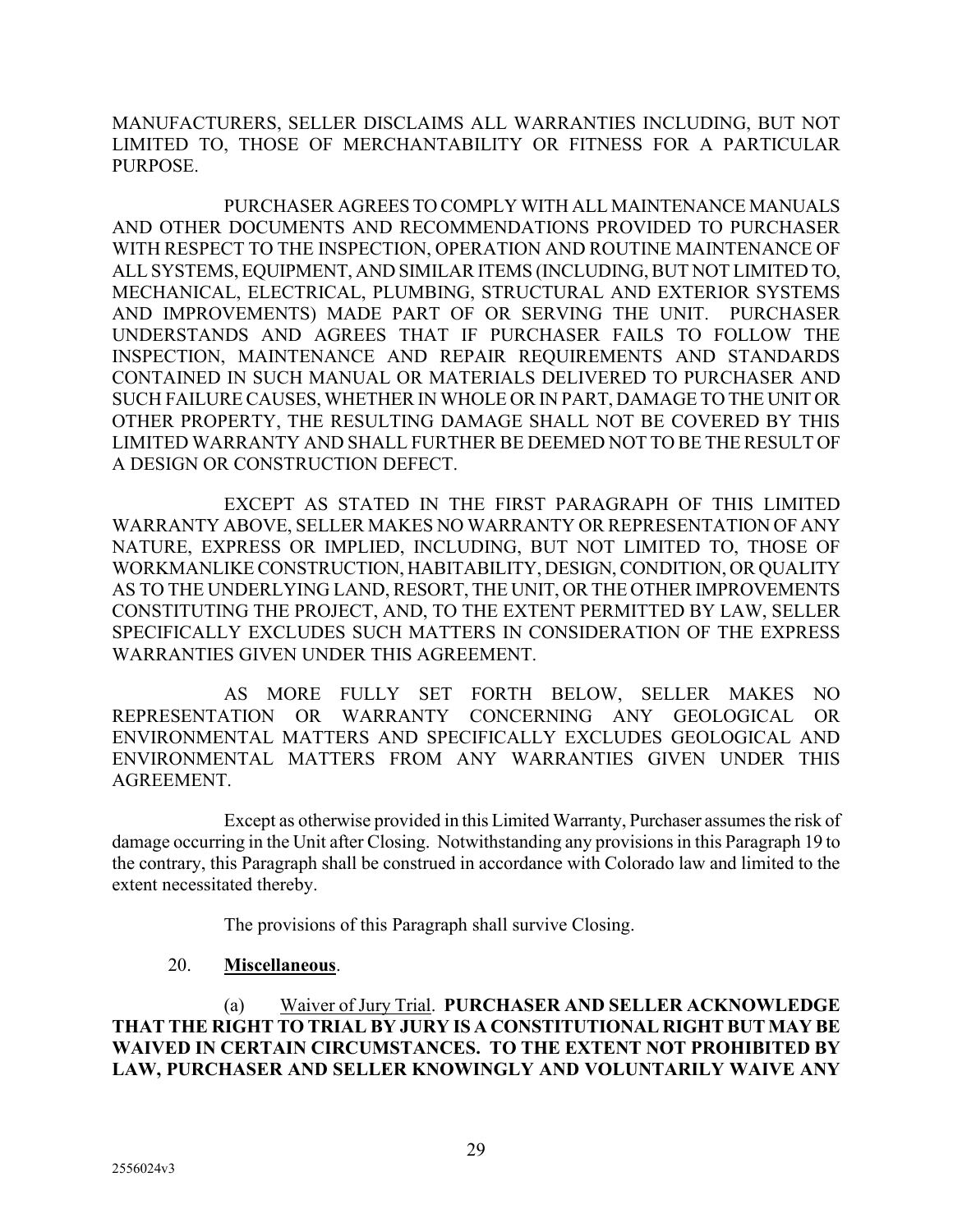#### **RIGHT TO TRIAL BY JURY IN THE EVENT OF LITIGATION ARISING OUT OF OR RELATED TO THIS AGREEMENT.**

(b) Time of the Essence. Time is of the essence with regard to the performance of the obligations of Seller and Purchaser under this Agreement. If the date for any such performance falls on a Saturday, Sunday, or banking holiday, the date of performance shall be extended to the next regular business weekday.

(c) Binding Effect. This Agreement shall be binding upon and inure to the benefit of Purchaser and Seller and their respective heirs, personal representatives, successors and permitted assigns.

(d) Reporting of Transaction; Option for Tax Purposes. The Title Company designated by Seller or Seller shall prepare promptly after the Closing, a form 1099-B with the Internal Revenue Service, if applicable under Section 6045(e)(2) of the Internal Revenue Code, as amended. The Title Company will also prepare the real property transfer declaration required under Section 39-14-102 of the Colorado Revised Statutes, as amended from time to time. The parties acknowledge that, for federal income tax purposes only, this Agreement shall be deemed an option.

(e) FIRPTA Affidavit. At Closing, Seller shall deliver to Purchaser a certificate that Seller is not a non-resident alien as defined in the Internal Revenue Code and Treasury Regulations promulgated thereunder as necessary to comply with Section 1445 of the Treasury Regulations.

(f) State of Colorado Withholding Requirements. Seller agrees to execute necessary documents and to comply with requirements of the State of Colorado relating to the withholding of proceeds of the Purchase Price.

(g) Entire Agreement. This Agreement, together with any exhibits, addenda or documents referred to in or supplied pursuant to the terms of this Agreement, contains the entire agreement between the parties and may not be modified in any manner except by an instrument in writing signed by all parties.

(h) Paragraph Headings. The Paragraph headings are inserted only for convenient reference and do not define, limit or prescribe the scope of this Agreement.

(i) Governing Law. This Agreement shall be construed under the provisions of Colorado law. For purposes of litigating any dispute arising hereunder, the parties hereby submit and consent to the jurisdiction of the State of Colorado and shall be conducted in the courts of Summit County, Colorado or the federal court of the United States for the District of Colorado.

(j) Number and Gender. The term "Purchaser" in this Agreement, or any pronoun used in place of that term, shall include the masculine, feminine, singular, plural, individuals, partnerships or corporations where applicable.

(k) Severability. If any terms, covenants, or provisions of this Agreement shall be illegal or unenforceable for any reason, the same shall not invalidate any other term, covenants, or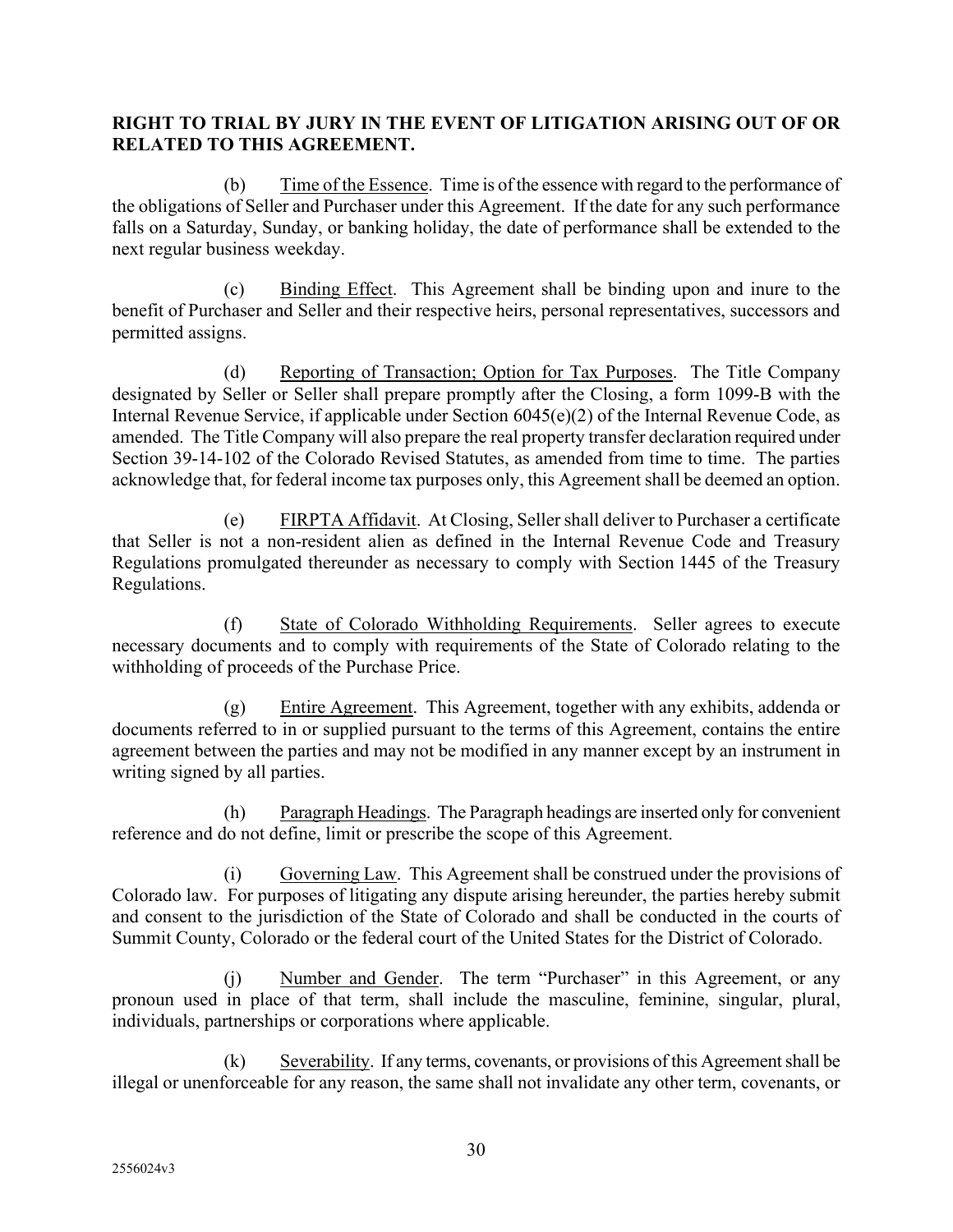provisions, and all of the remaining terms, covenants, and provisions shall remain in full force and effect.

(l) Interstate Land Sales; Securities. This Agreement is exempt from the Interstate Land Sales Full Disclosure Act, 15 USC §1701 et seq. Seller's use of the exemption, instead of the Act's regulatory application and review process, serves the legitimate business purpose of allowing Seller to offer the Unit at a more competitive price, because the exemption allows Seller savings and flexibility in the timing, terms and conditions of Seller's arrangements for the marketing and management of Seller's inventory of properties in the Project. Purchaser acknowledges that certain states require registration of real estate as a security and this Agreement may not be valid in some states. To that end, in the event Purchaser resides in a state with such restriction, Purchaser acknowledges that Purchaser shall execute a Ratification Addendum to this Agreement which confirms and restates that Purchaser has executed this Agreement within Colorado no later than expiration of the Review Period.

(m) Survival. Where applicable, each provision shall survive the Closing of this Agreement and shall be binding upon and inure to the benefit of the parties, their heirs, successors and assigns, including all of Purchaser's indemnification obligations and those provisions of this Agreement expressly stated to survive Closing, subject to any express limitations set forth herein. However, upon payment of the Purchase Price by Purchaser, any representations or covenants made by Seller herein, other than the warranty and enforcement provisions, shall be deemed merged with the conveyance deed.

(n) Counterparts; Electronic Signatures. This Agreement may be executed in counterparts, which taken together, shall constitute the agreement of Seller and Purchaser. This Agreement and its signatures may be transmitted by electronic means and all parties agree it shall be a legal, binding agreement.

#### **[Remainder of Page Intentionally Left Blank]**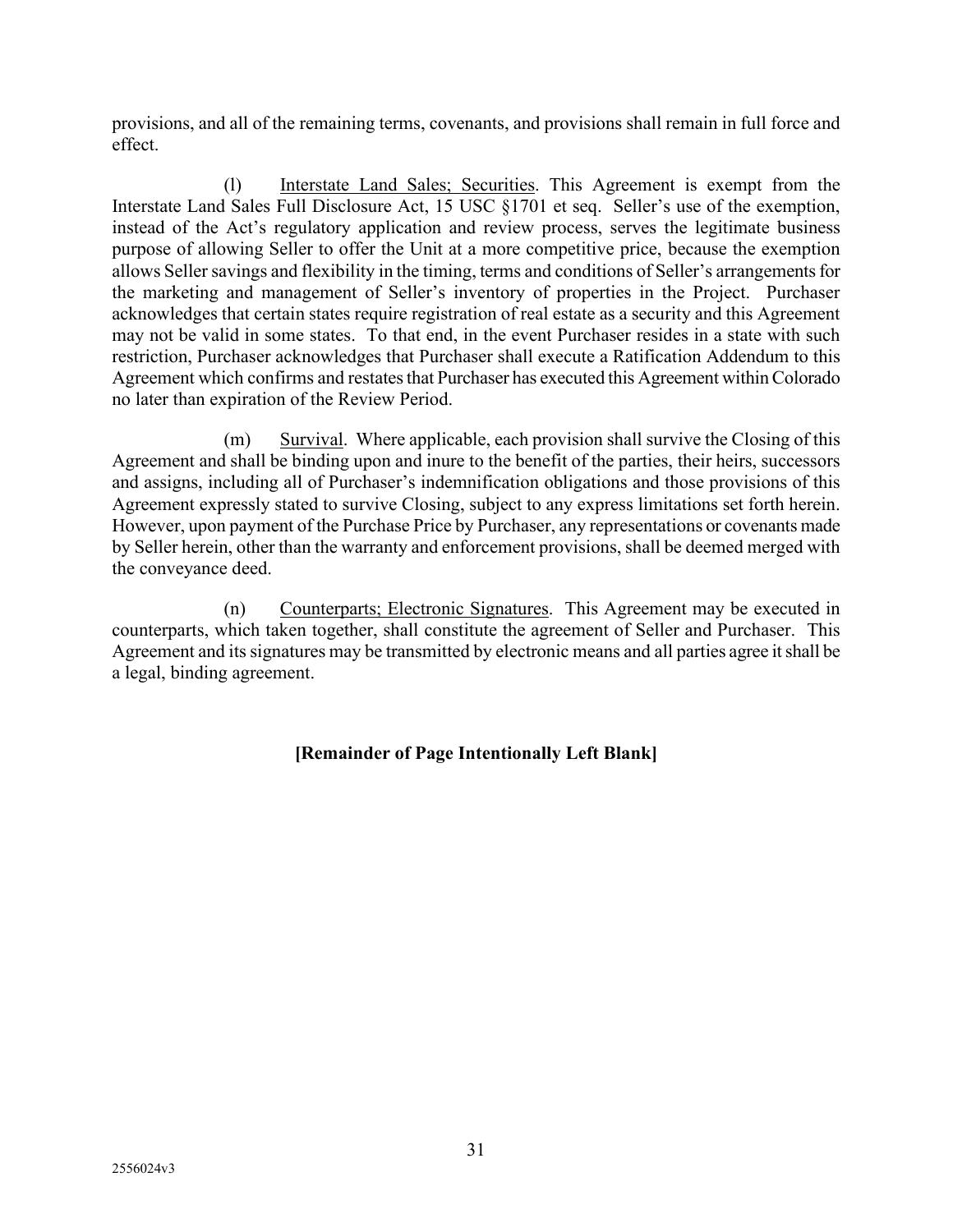EXECUTED on the dates shown below.

### **SELLER:**

ORRA Keystone Investments, LLC, a Colorado limited liability company

| Date: $\qquad \qquad$                                                                                                | $\mathbf{By:}\_\_\_\_\_\$                                                                                                                                                                                                                                                                                                                                                                                     |
|----------------------------------------------------------------------------------------------------------------------|---------------------------------------------------------------------------------------------------------------------------------------------------------------------------------------------------------------------------------------------------------------------------------------------------------------------------------------------------------------------------------------------------------------|
|                                                                                                                      | Name: Scott B. Russell                                                                                                                                                                                                                                                                                                                                                                                        |
|                                                                                                                      | Title: Authorized Agent                                                                                                                                                                                                                                                                                                                                                                                       |
| Address: PO Box 7902                                                                                                 |                                                                                                                                                                                                                                                                                                                                                                                                               |
| Aspen CO, 81612                                                                                                      |                                                                                                                                                                                                                                                                                                                                                                                                               |
| Telephone: 970-984-3435                                                                                              |                                                                                                                                                                                                                                                                                                                                                                                                               |
| Email: Scott@rge-group.com                                                                                           |                                                                                                                                                                                                                                                                                                                                                                                                               |
|                                                                                                                      | <b>PURCHASER:</b>                                                                                                                                                                                                                                                                                                                                                                                             |
| Date:                                                                                                                | By: $\qquad \qquad$                                                                                                                                                                                                                                                                                                                                                                                           |
|                                                                                                                      |                                                                                                                                                                                                                                                                                                                                                                                                               |
|                                                                                                                      |                                                                                                                                                                                                                                                                                                                                                                                                               |
|                                                                                                                      | Name: $\frac{1}{\sqrt{1-\frac{1}{2}}\sqrt{1-\frac{1}{2}}\sqrt{1-\frac{1}{2}}\sqrt{1-\frac{1}{2}}\sqrt{1-\frac{1}{2}}\sqrt{1-\frac{1}{2}}\sqrt{1-\frac{1}{2}}\sqrt{1-\frac{1}{2}}\sqrt{1-\frac{1}{2}}\sqrt{1-\frac{1}{2}}\sqrt{1-\frac{1}{2}}\sqrt{1-\frac{1}{2}}\sqrt{1-\frac{1}{2}}\sqrt{1-\frac{1}{2}}\sqrt{1-\frac{1}{2}}\sqrt{1-\frac{1}{2}}\sqrt{1-\frac{1}{2}}\sqrt{1-\frac{1}{2}}\sqrt{1-\frac{1}{2}}$ |
|                                                                                                                      |                                                                                                                                                                                                                                                                                                                                                                                                               |
| <u> 1989 - Johann Barbara, martxa alemaniar amerikan a</u>                                                           |                                                                                                                                                                                                                                                                                                                                                                                                               |
|                                                                                                                      |                                                                                                                                                                                                                                                                                                                                                                                                               |
|                                                                                                                      |                                                                                                                                                                                                                                                                                                                                                                                                               |
| <u> 1980 - Johann Barn, mars ann an t-Amhain Aonaich an t-Aonaich an t-Aonaich ann an t-Aonaich ann an t-Aonaich</u> |                                                                                                                                                                                                                                                                                                                                                                                                               |
| Email:                                                                                                               |                                                                                                                                                                                                                                                                                                                                                                                                               |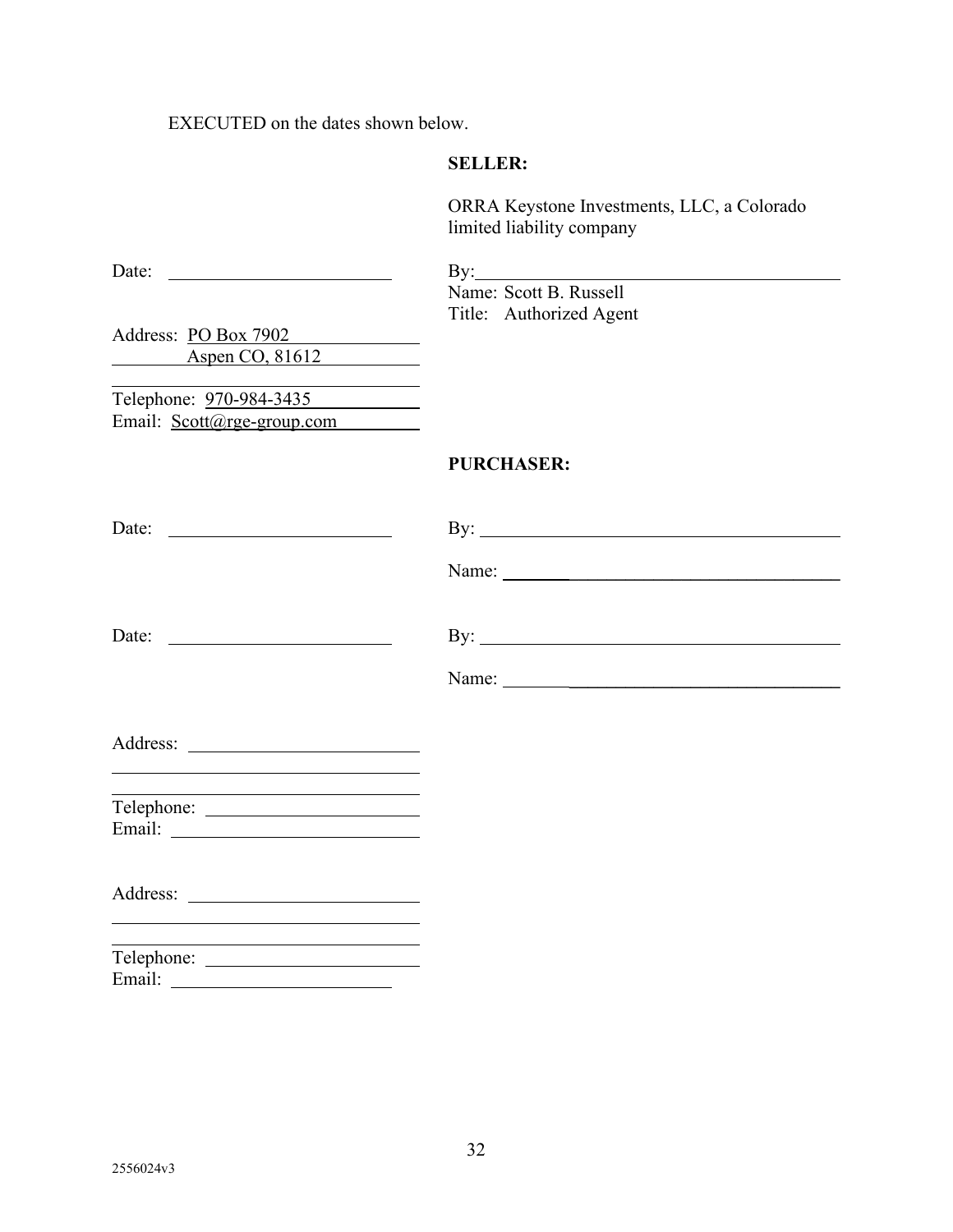### **LISTING BROKER:**

| LIV SOTHEBY'S INTERNATIONAL REALTY                                                                                                |
|-----------------------------------------------------------------------------------------------------------------------------------|
| By:<br><u> 1989 - Andrea Station Books, amerikansk politik (</u><br>Name: Hank Wiethake/Doyle Richmond<br>Title: Associate Broker |
| <b>COOPERATING BROKER:</b>                                                                                                        |
| Date: $\qquad \qquad$<br>By:                                                                                                      |
|                                                                                                                                   |
| <u> 1989 - Johann Stein, marwolaethau a bhann an t-Amhair an t-Amhair an t-Amhair an t-Amhair an t-Amhair an t-A</u>              |
|                                                                                                                                   |